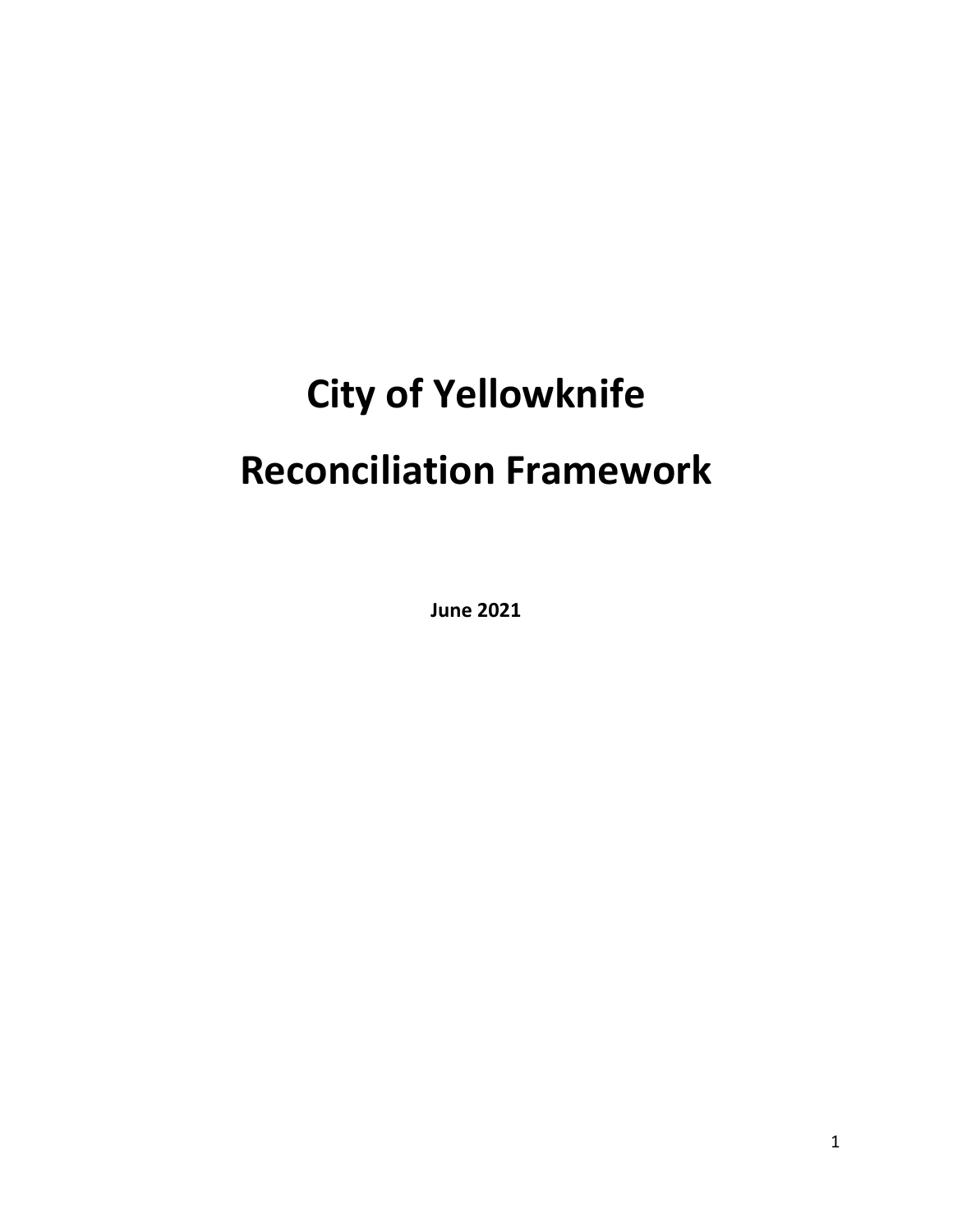# **Table of Contents**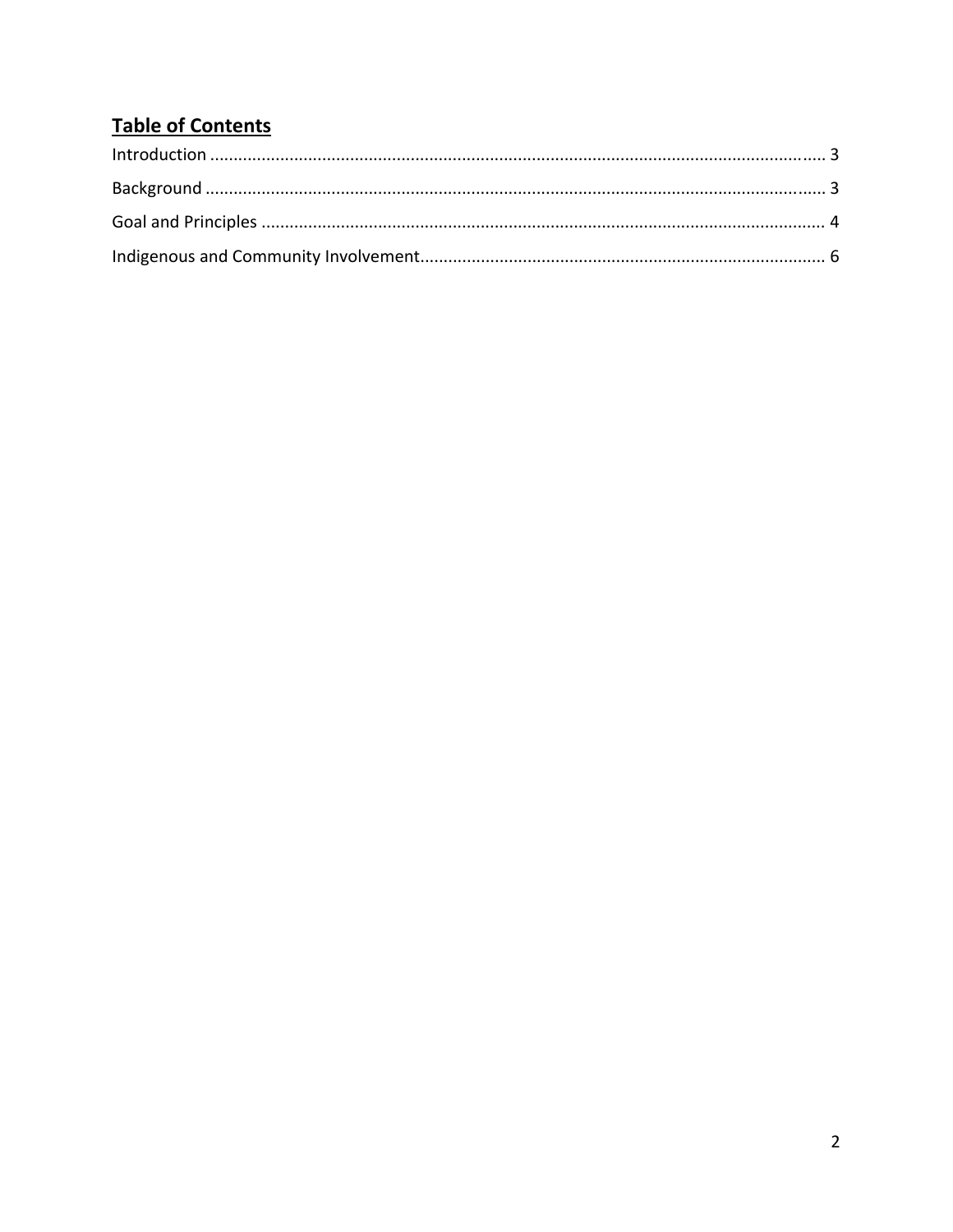# **Introduction**

#### Reconciliation Framework

This City of Yellowknife Reconciliation Framework is the foundation for how the City will build respectful relationships with, and create a more inclusive representation of, Indigenous Peoples within the City of Yellowknife. It includes:

- Background on the City's Reconciliation journey;
- Overarching goals and principles of the City's Reconciliation initiatives; and
- How the City will engage Indigenous peoples, Indigenous governments, Indigenous organizations and the community at large on the City's Reconciliation initiatives.

#### Reconciliation Action Plan

Complementing the Reconciliation Framework is the Action Plan. The Action Plan lays out concrete actions the City plans to take to move forward on our collective Reconciliation journey.

The Action Plan also includes a lists of actions the City has already taken and actions or ideas within the City's mandate that the City received through the "Reconciliation: Starting the Conversation" discussions and from reviewing best practices in other municipalities which may become actions the City chooses to undertake in the future.

The Action Plan is a living document that will be refreshed and adapted to reflect the City's work and priority areas across our community.

#### **Background**

The City of Yellowknife honours and recognizes the importance of First Nations, Metis and Inuit peoples to the development of our city. Indigenous peoples have contributed leadership, traditions, culture, values and vision – contributions that continue to be vital to our political, social, environmental, economic and cultural future.

The City of Yellowknife recognises that our settler footprint here is new, and we must honour the original residents and the significant contributions of Indigenous peoples. We are actively working towards reconciliation, balancing this with a common vision for our community and needs articulated by all our citizens. Other Indigenous people from Turtle Island (North America), European settlers and immigrant descendants; and new immigrants now contribute to the diversity and culture of Yellowknife – and are all active participants in the journey toward reconciliation.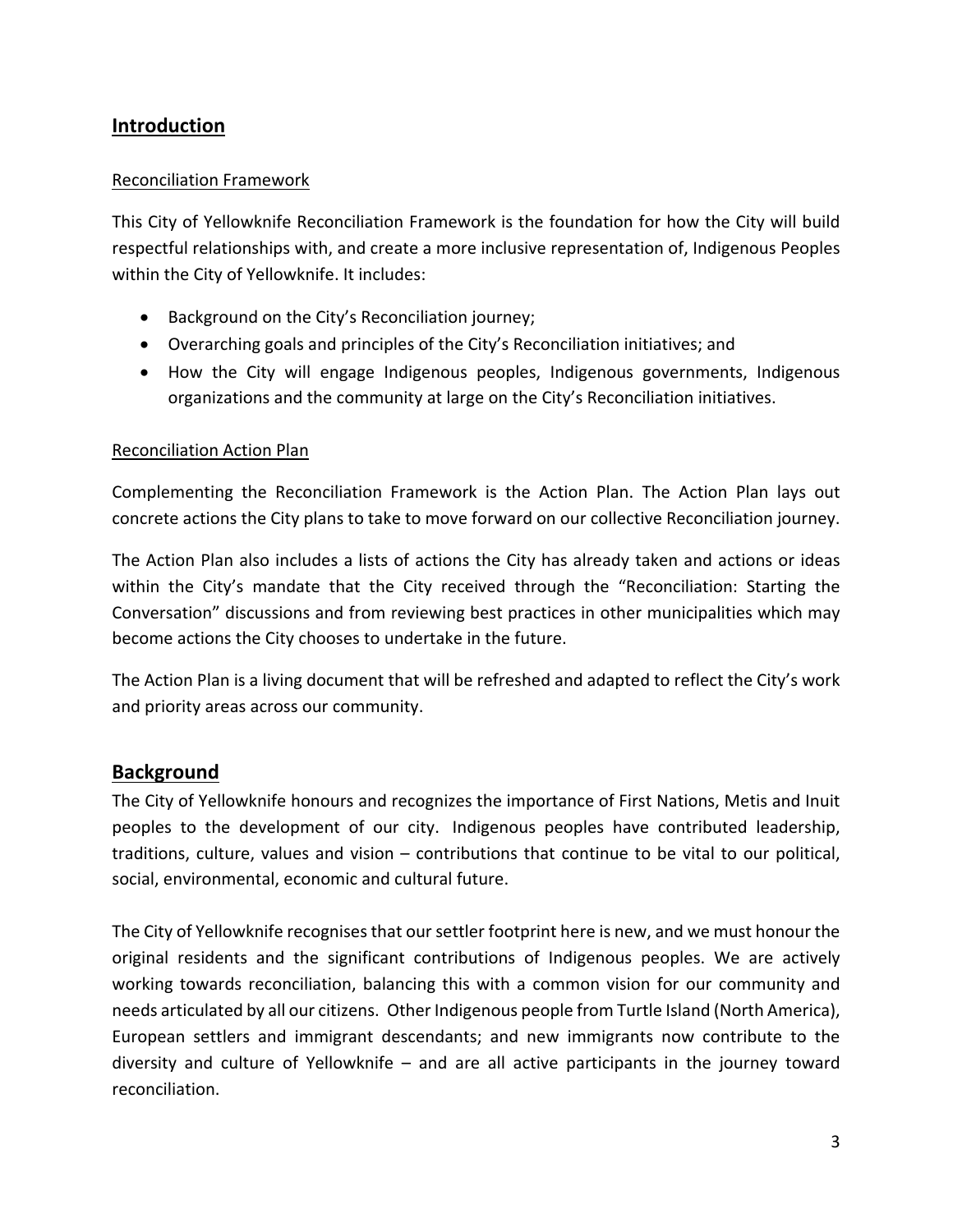Recognising the importance of respectful relations with YKDFN and other Indigenous stakeholders, the City of Yellowknife began to undertake actions, including joint Council meetings and the first Memorandum of Understanding entered into with the Yellowknives Dene First Nation. Since then, there has been an increasing acknowledgement by the City of the harms and ongoing effects of colonization on Indigenous people. There is also recognition that, as stated by the TRC, in order for reconciliation to happen "there has to be awareness of the past, an acknowledgement of the harm that has been inflicted, atonement for the causes, and action to change behavior." Forging a new relationship based on recognition of Indigenous rights, respect, cooperation and partnership will require hard work, changes in perspectives and actions, and compromise and good faith, by all.

For the City, first steps towards Reconciliation have included adopting the Truth and Reconciliation Commission's Calls to Action in July 2015, followed by adopting the United Nations Declaration on the Rights of Indigenous Peoples in October of that year. In 2019, City Council identified Reconciliation with Indigenous peoples as one of its core values in the 2019‐2022 City of Yellowknife Strategic Plan.

During 2019, the City released the "Reconciliation: Starting the Conversation" document as a means to engage with the community in a concrete way, seeking input through coffee breaks, online and written comments, one‐on‐one engagement and community gatherings (including gatherings for Yellowknives Dene First Nation members in Ndilo and Dettah). There was a broad range of input which provides the foundation for this Reconciliation Framework and the Reconciliation Action Plan.

INSERT: The City of Yellowknife's Role (from Starting the Conversation)

INSERT: Our Commitment (from Starting the Conversation)

# **Goal and Principles**

From the "Reconciliation: Starting the Conversation" discussions, the City pulled out the following goal and principles. This goal and principles need to be woven into all the work the City does.

**GOAL:** All of the City's work on reconciliation needsto be directed at *building positive, respectful relationships with Indigenous peoples and a welcoming community for all*. Everything else flows to and from this goal.

**PRINCIPLES:** The Principles that support this goal include: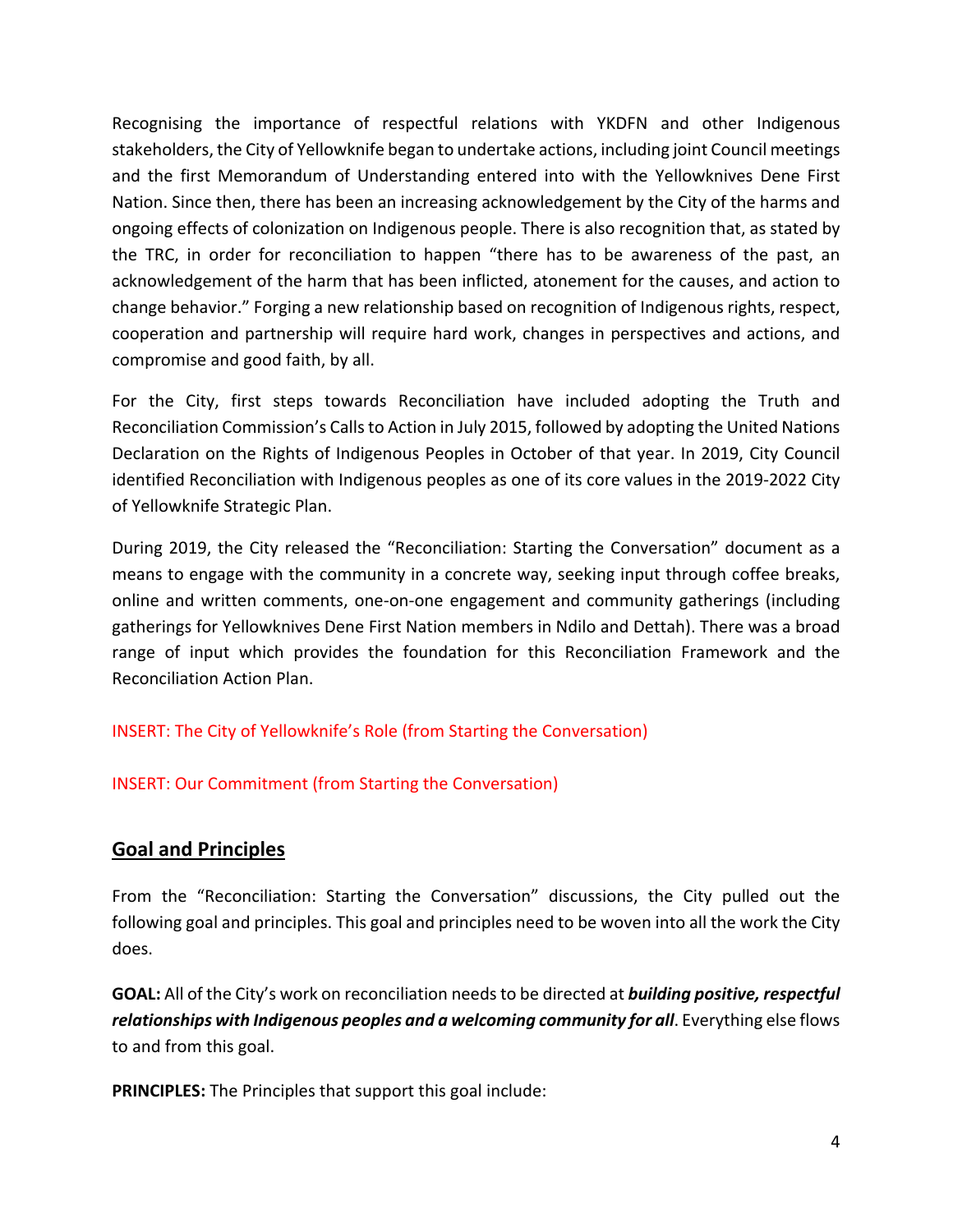- o *Relationship building in all ways*. Everything is based on relationships that need to be fostered including individual to individual, individual to institutions, and institution to institution.
- o *Involve Indigenous people*. Indigenous people must be involved in developing actions/plans/events and the City needs to adapt to collecting input in ways Indigenous people provide it.
- o *Action.* Taking action is necessary to show the City is serious about this work. Positive actions contribute to building relationships and trust.
- o *Learning/unlearning/relearning.* The City needs to facilitate its representatives, staff and the community at large in learning about the history of this place, about the Yellowknives Dene, the North Slave Métis and all other Indigenous Peoples who call Yellowknife home, and about the ongoing effects of colonization.
- o *Special Recognition.* Yellowknife exists on Chief Drygeese territory, the traditional lands Yellowknives Dene, which is also home to the North Slave Metis so special recognition is warranted while working towards reconciliation with all Indigenous peoples in Yellowknife.
- o *Participate*. City representatives, City staff, and residents all need to participate, get involved and do their part. We are all Treaty people.
- o *Learn from mistakes*. On the journey to reconciliation, there will be missteps and mistakes – there is no clear absolute path when forging a new foundation for relationship building and valuable learning comes from these experiences. Fear of making mistakes should not paralyze authentic action toward reconciliation.

**TRC Principles.** The goal and principles above will be further guided by the Truth and Reconciliation Commission Principles of Reconciliation:

- 1. The *United Nations Declaration on the Rights of Indigenous Peoples* is the framework for reconciliation at all levels and across all sectors of Canadian society.
- 2. First Nations, Inuit, and Métis peoples, as the original peoples of this country and as self‐ determining peoples, have Treaty, constitutional, and human rights that must be recognized and respected.
- 3. Reconciliation is a process of healing relationships that requires public truth sharing, apology, and commemoration that acknowledge and redress past harms.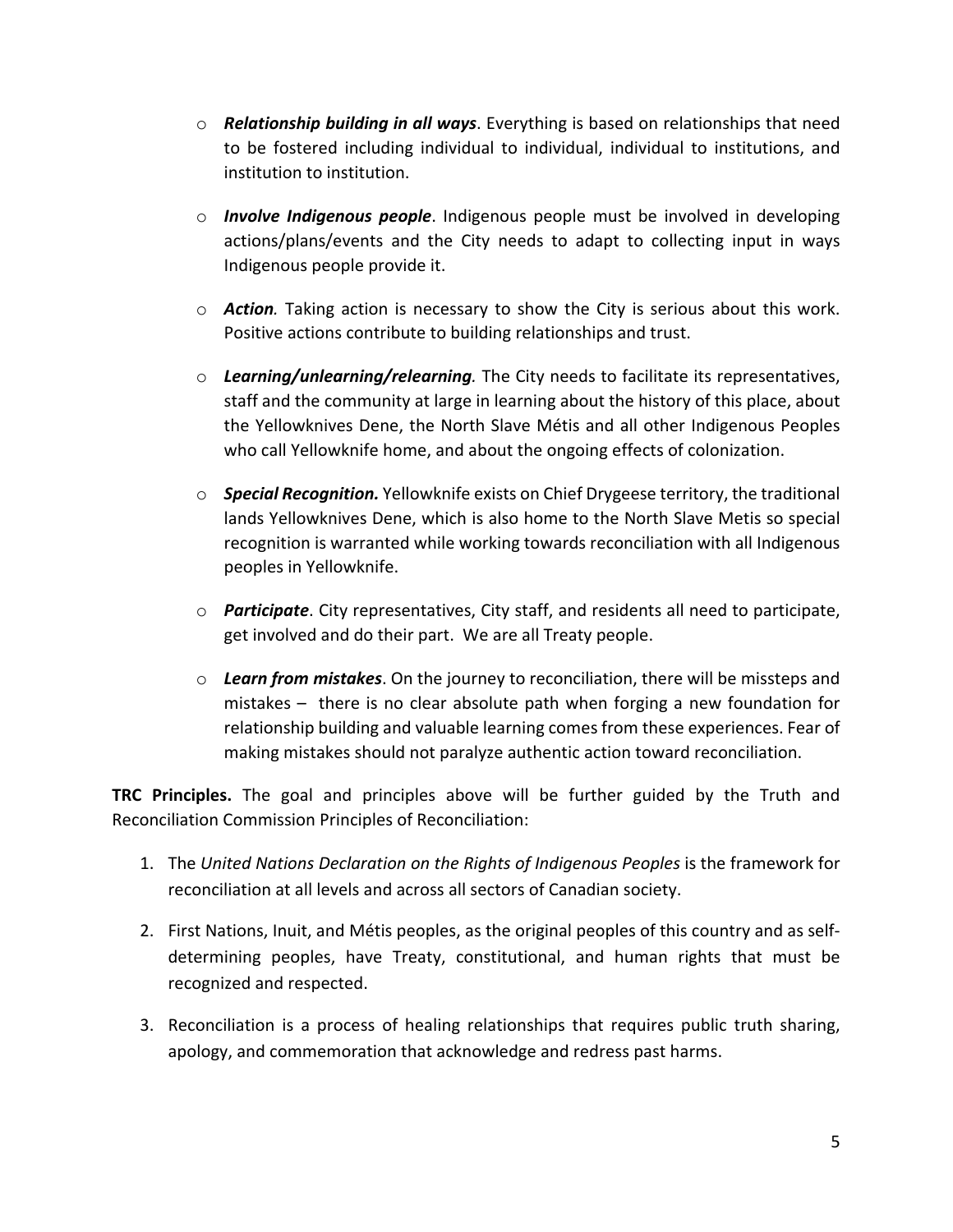- 4. Reconciliation requires constructive action on addressing the ongoing legacies of colonialism that have had destructive impacts on Aboriginal peoples' education, cultures and languages, health, child welfare, administration of justice, and economic opportunities and prosperity.
- 5. Reconciliation must create a more equitable and inclusive society by closing the gaps in social, health, and economic outcomes that exist between Aboriginal and non‐Aboriginal Canadians.
- 6. All Canadians, as Treaty peoples, share responsibility for establishing and maintaining mutually respectful relationships.
- 7. The perspectives and understandings of Aboriginal Elders and Traditional Knowledge Keepers of the ethics, concepts, and practices of reconciliation are vital to long-term reconciliation.
- 8. Supporting Aboriginal peoples' cultural revitalization and integrating Indigenous knowledge systems, oral histories, laws, protocols, and connections to the land into the reconciliation process are essential.
- 9. Reconciliation requires political will, joint leadership, trust building, accountability, and transparency, as well as a substantial investment of resources.
- 10. Reconciliation requires sustained public education and dialogue, including youth engagement, about the history and legacy of residential schools, Treaties, and Aboriginal rights, as well as the historical and contemporary contributions of Aboriginal peoples to Canadian society.1

# **Indigenous and Community Involvement**

The City will engage Indigenous peoples, Indigenous governments, Indigenous organizations and the community at large on the City's Reconciliation initiatives. Depending on the initiative, involvement may include any of the following:

**1. External Indigenous guidance:** Indigenous advisors and/or reference panels can inform and advise on reconciliation principles, plans, actions and approachesfor engaging on and implementing the Reconciliation Framework, Action Plan and any specific initiatives.

<sup>1</sup> Truth and Reconciliation Commission of Canada, What We Have Learned: Principles of Truth and Reconciliation (http://www.trc.ca/assets/pdf/Principles%20of%20Truth%20and%20Reconciliation.pdf), p. 3‐4.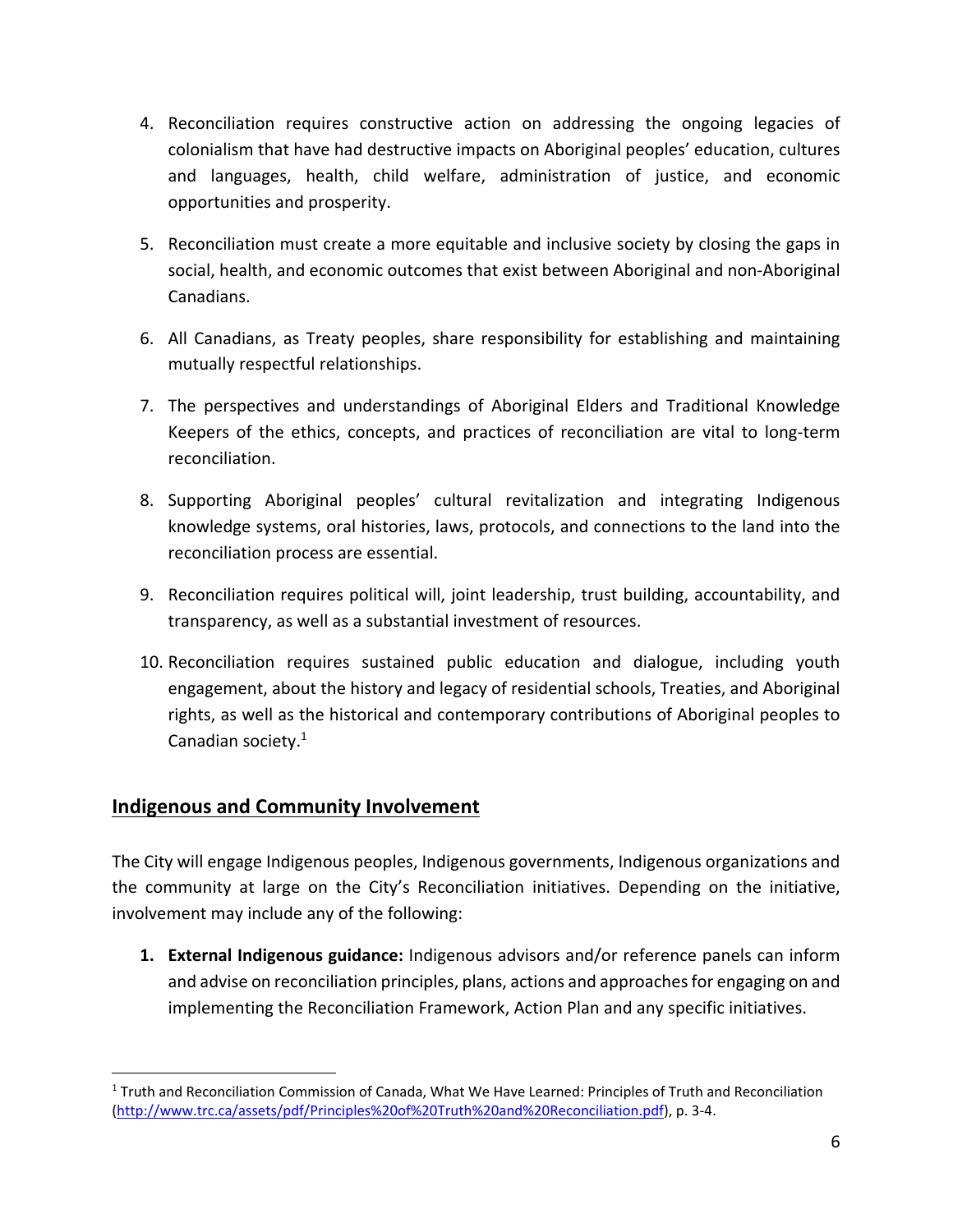- **2. Direct Dialogue with the Yellowknives Dene First Nation and the North Slave Métis Alliance:** Depending on the initiative, there will be times when it is appropriate to engage directly with either or both of the Yellowknives Dene First Nation and/or the North Slave Métis Alliance.
- **3. Engagement with other Indigenous Governments and Organizations:** depending on the initiative, the City may reach out directly to various Indigenous governments, Indigenous institutions and partners.
- **4. General Public Engagement:** engagement from the general public including Indigenous and non-Indigenous persons - may take place in various ways including: community gatherings, meetings, online surveys and questionnaires.
- **5. Public Suggestions on the City's Website:** At any time members of the public can provide input related to Reconciliation through a public suggestion box on the website at www.yellowknife.ca/reconciliation, via email at reconciliation@yellowknife.ca, or to council at council@yellowknife.ca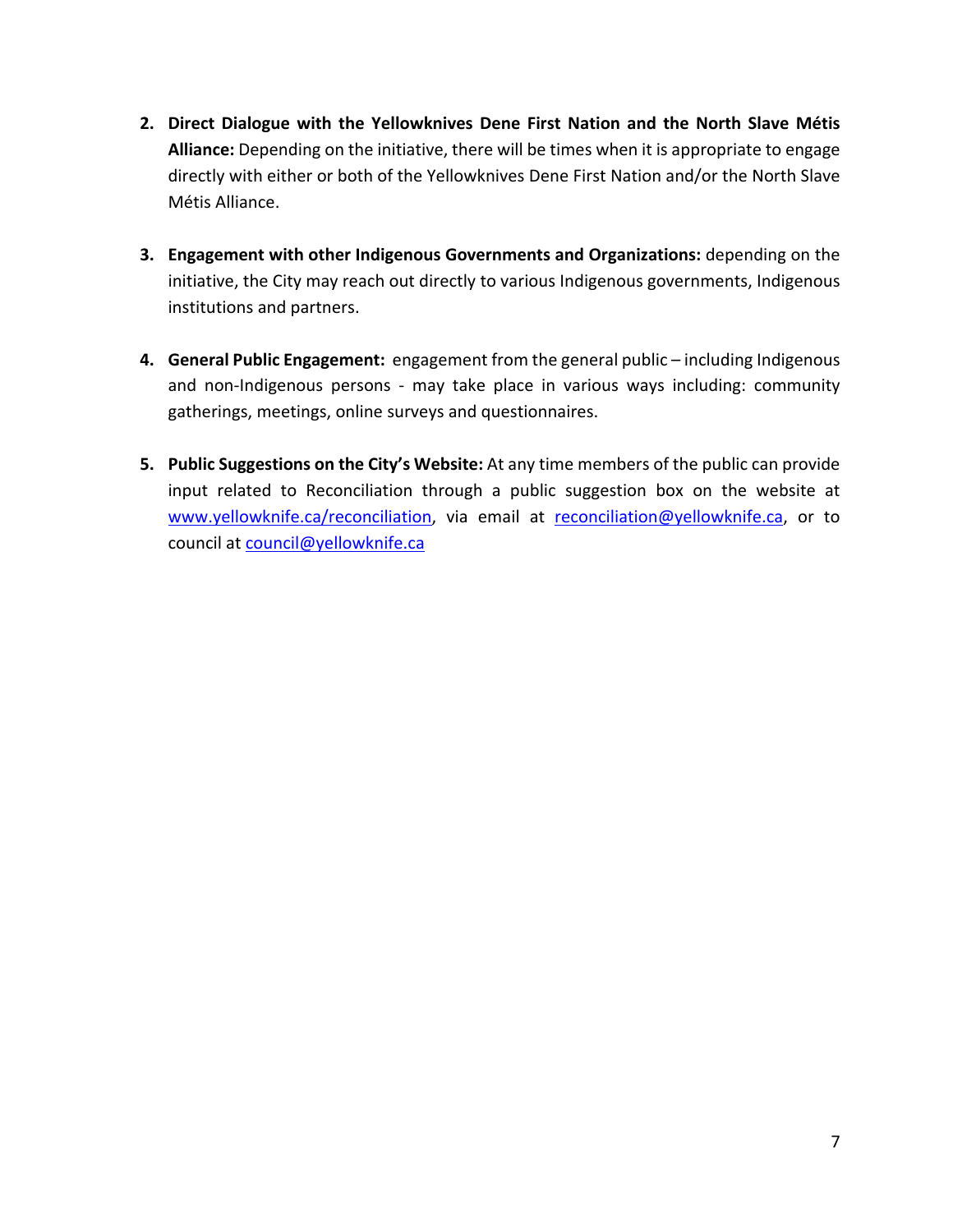# RECONCILIATION ACTION PLAN

# 2022



CITY OF YELLOWKNIFE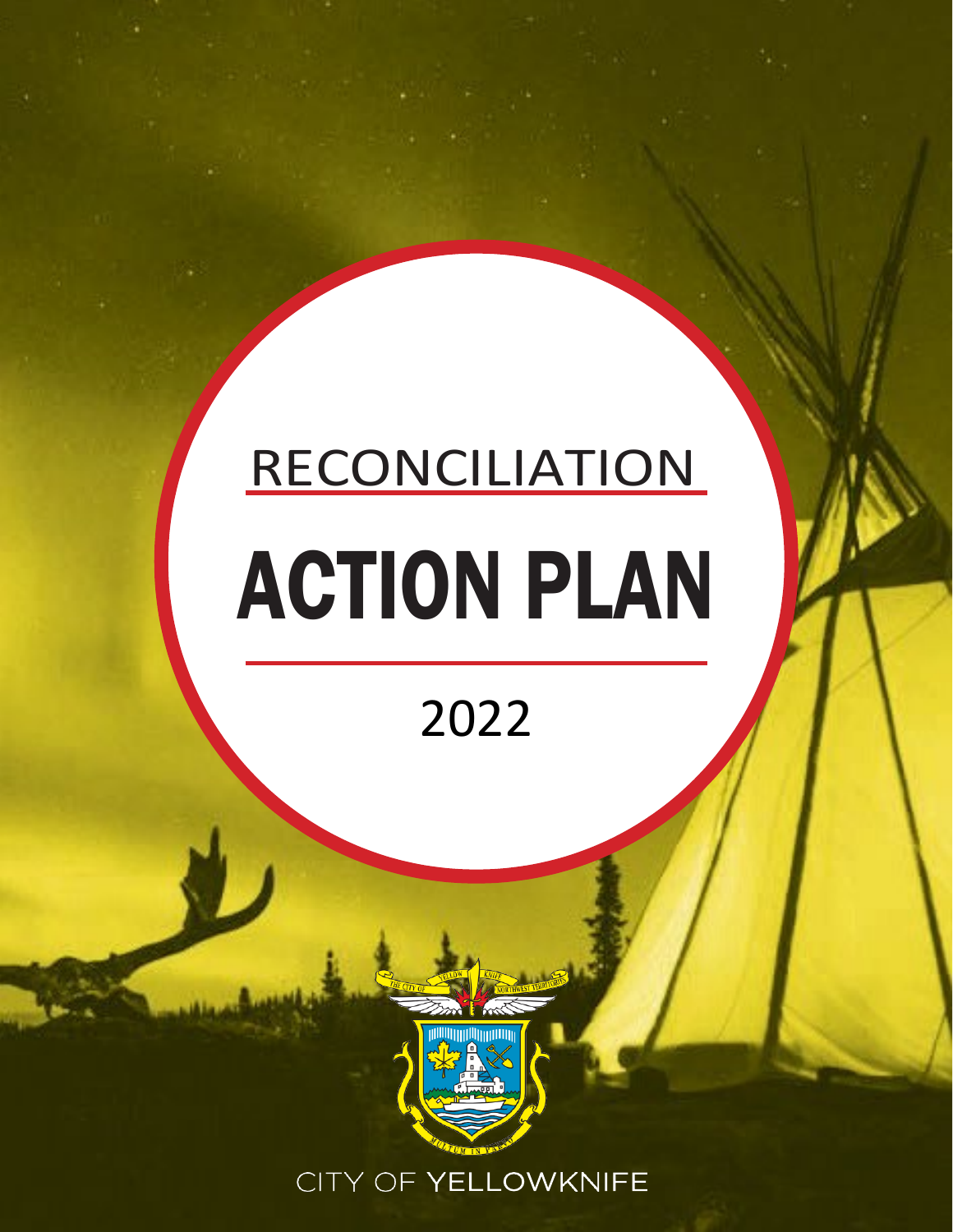# **Table of Contents**

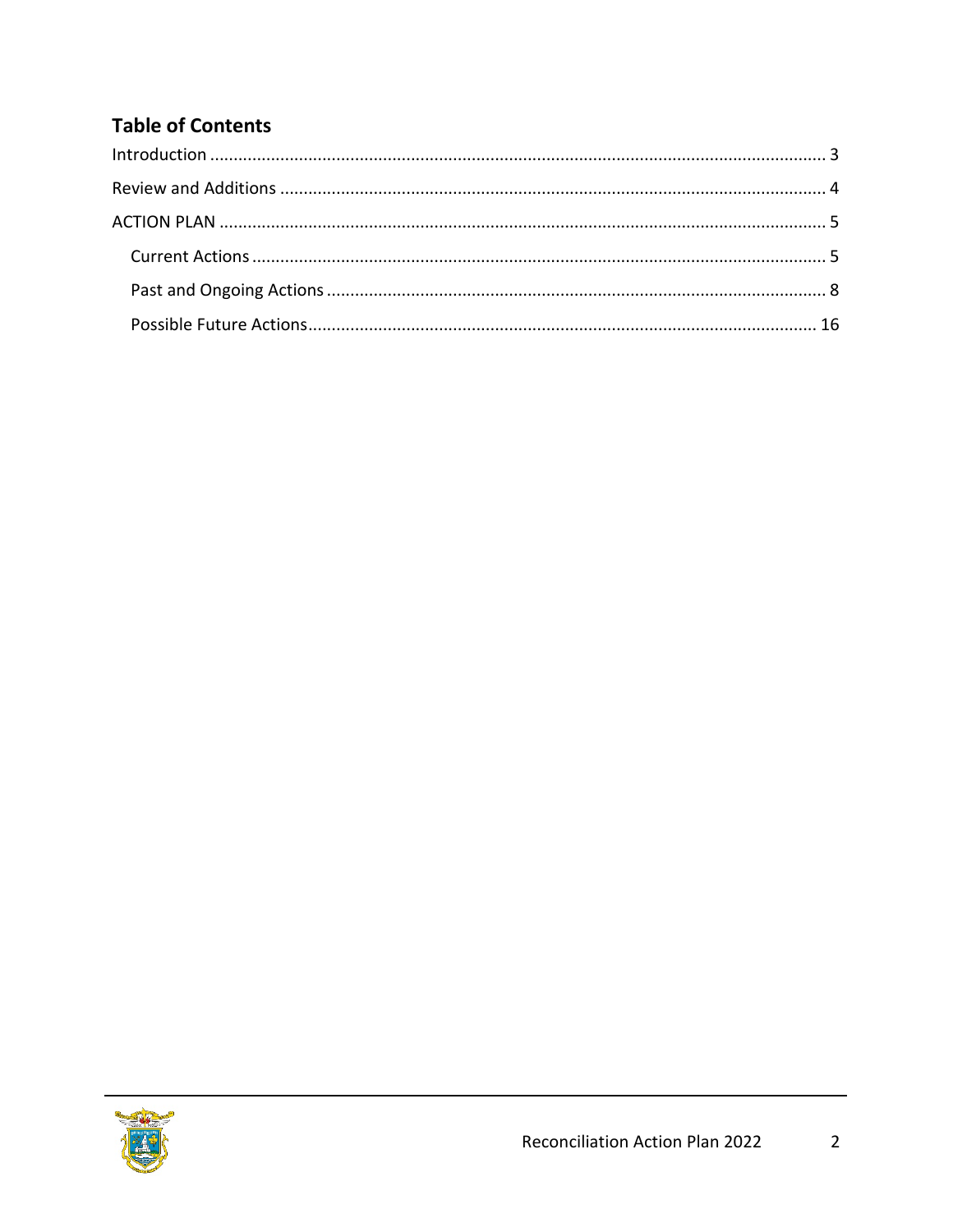# <span id="page-9-0"></span>**Introduction**

## Reconciliation Framework

The City of Yellowknife Reconciliation Framework is the foundation for how the City works to build respectful relationships with, and create a more inclusive representation of, Indigenous Peoples within the City of Yellowknife.

Please refer to the Reconciliation Framework for:

- Background on the City's Reconciliation journey;
- Overarching goals and principles of the City's Reconciliation initiatives; and
- How the City will engage Indigenous peoples, Indigenous governments, Indigenous organizations and the community at large on the City's Reconciliation initiatives.

#### Structure of the Action Plan

This Action Plan supports the Reconciliation Framework. The Action Plan lays out concrete actions the City plans to take to move forward on our collective Reconciliation journey.

This Action Plan includes:

- 1. **Current Actions**, which the City has committed to taking, description of the work, the partners the City intends to involve, and the expected timeline;
- 2. **Past and Ongoing Actions**, which the City has already taken; and
- 3. **Possible Future Actions**, which are within the City's mandate that the City received through the "Reconciliation: Starting the Conversation" discussions and from reviewing initiatives taking place in other municipalities which might become actions the City chooses to undertake in the future.

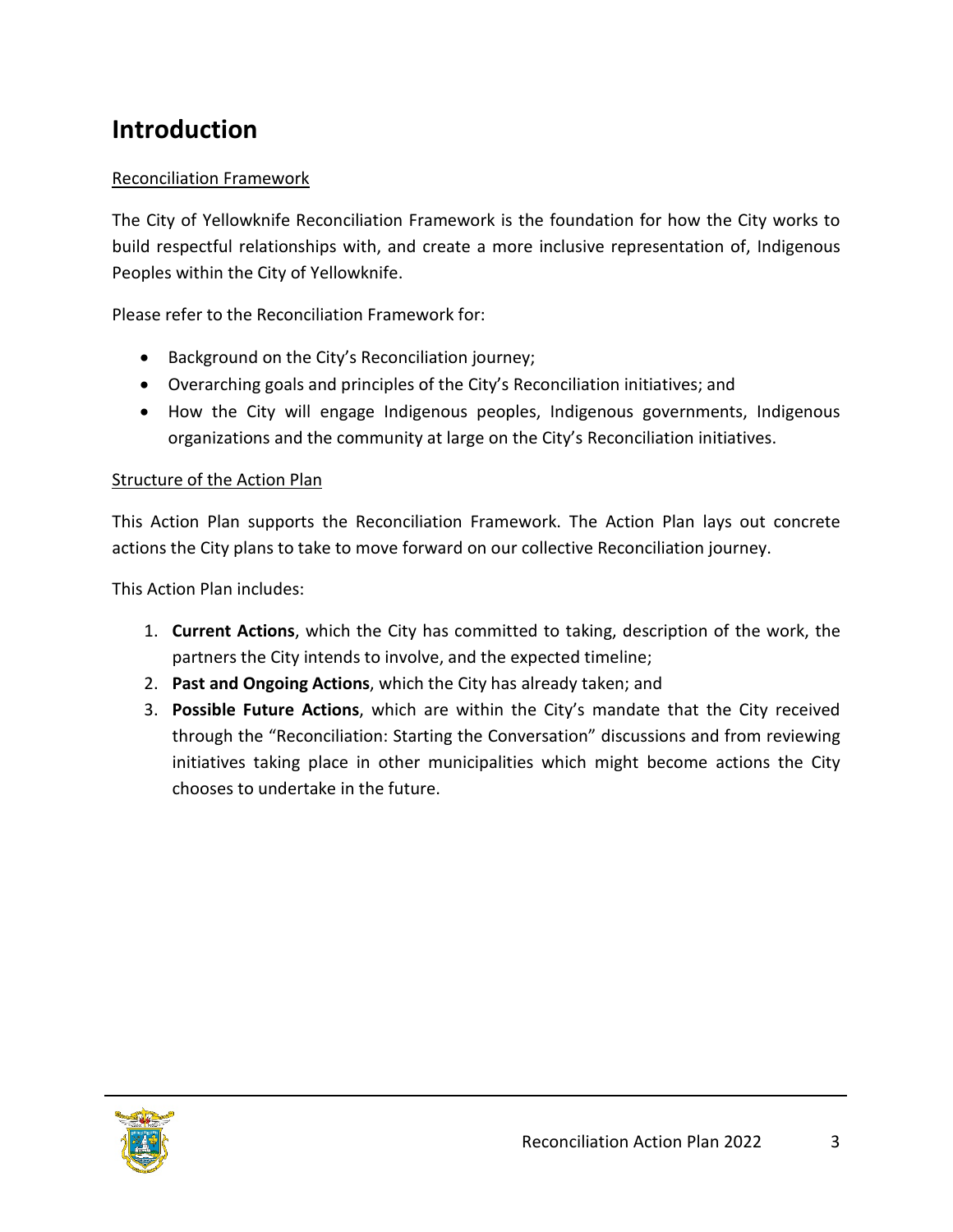# <span id="page-10-0"></span>**Review and Additions**

This Action Plan is a living document that will be refreshed and adapted to reflect the City's work and priority areas across our community.

This Action Plan will be reviewed and updated regularly, and will be presented to Council at a minimum of once per year.

Items will be added to the **Current Actions** based on ideas and feedback from the Yellowknives Dene First Nation, the North Slave Métis Alliance, other Indigenous governments, institutions individuals and organizations, and the community at large.

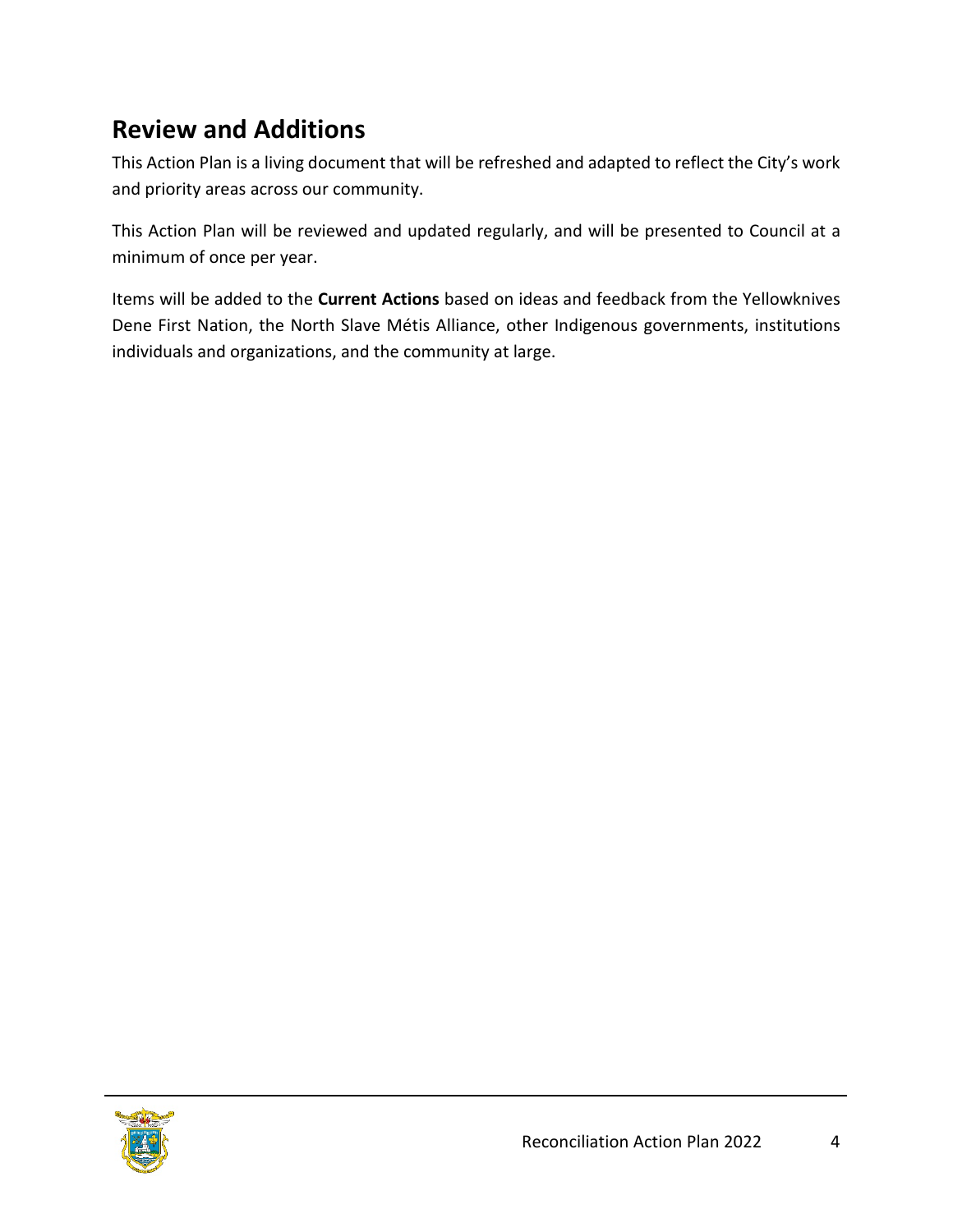# <span id="page-11-0"></span>**ACTION PLAN**

## <span id="page-11-1"></span>**Current Actions – 2021 and 2022**

<span id="page-11-2"></span>Since the dialogue that came out of the City's 'Starting the Conversation' document in 2019, the City received many suggestions from a broad array of people. Although not all of the suggested actions are within the City's mandate, many are and actions have been taken on a number of fronts. Since then, other suggestions have been made to the City and are reflected here as well. COVID has impacted the City's ability to advance many strategies and action but we continue to seek to move forward on reconciliation in spirit and practice.

| <b>ACTION</b>        | <b>DESCRIPTION</b>                          | <b>PARTNERS</b> | <b>STATUS</b>             |
|----------------------|---------------------------------------------|-----------------|---------------------------|
| Yellowknife          | Elders are invited to host sessions at      | Elders          | Ongoing,                  |
| Public Library-      | the Library.                                |                 | Funding                   |
| Elders Circle in     |                                             |                 | included in               |
| (2021)               |                                             |                 | Budget 2022               |
| <b>NAKA Festival</b> | Collaboration with YKDFN to celebrate YKDFN |                 | Paused in 2021            |
|                      | and promote aurora borealis and             |                 | & 2022 due to             |
|                      | related activities                          |                 | COVID.                    |
|                      |                                             |                 | Discussions will          |
|                      |                                             |                 | be held with              |
|                      |                                             |                 | YKDFN to                  |
|                      |                                             |                 | resume for 2023           |
| Canada Day           | Collaboration with YKDFN to change          | <b>YKDFN</b>    | Collaboration             |
| event and            | the tone and approach for Canada            |                 | underway for              |
| reconciliation       | Day to recognize the legacy of              |                 | planning 2022             |
| (2021, 2022)         | residential schools and colonization in     |                 | event.                    |
|                      | our country.                                |                 |                           |
| Yellowknife          | Dene language speaking in an                | Elders          | To resume in              |
| Public Library-      | informal context is offered with            |                 | 2022                      |
| Speak Dene Café      | guidance from a Dene elder                  |                 |                           |
| (2020, 2021)         |                                             |                 |                           |
| <b>Stop Signs</b>    | Update stop Signs to include Wiiliideh      | <b>YKDFN</b>    | Ongoing, installation     |
|                      | language                                    |                 | as and when stop          |
|                      |                                             |                 | signs are ordered         |
|                      |                                             |                 |                           |
| Lobby to advance     | 82. "We call upon provincial and            | YKDFN,          | Ongoing. City is a        |
| TRC Action #82       | territorial governments, in                 | GNWT, Dene      | member of the             |
|                      | collaboration with Survivors and their      | Nation,         | <b>Steering Committee</b> |
|                      | organizations, and other parties to         | <b>CIRNAC</b>   | led by the GNWT to        |
|                      | the Settlement Agreement, to                |                 | advance this              |

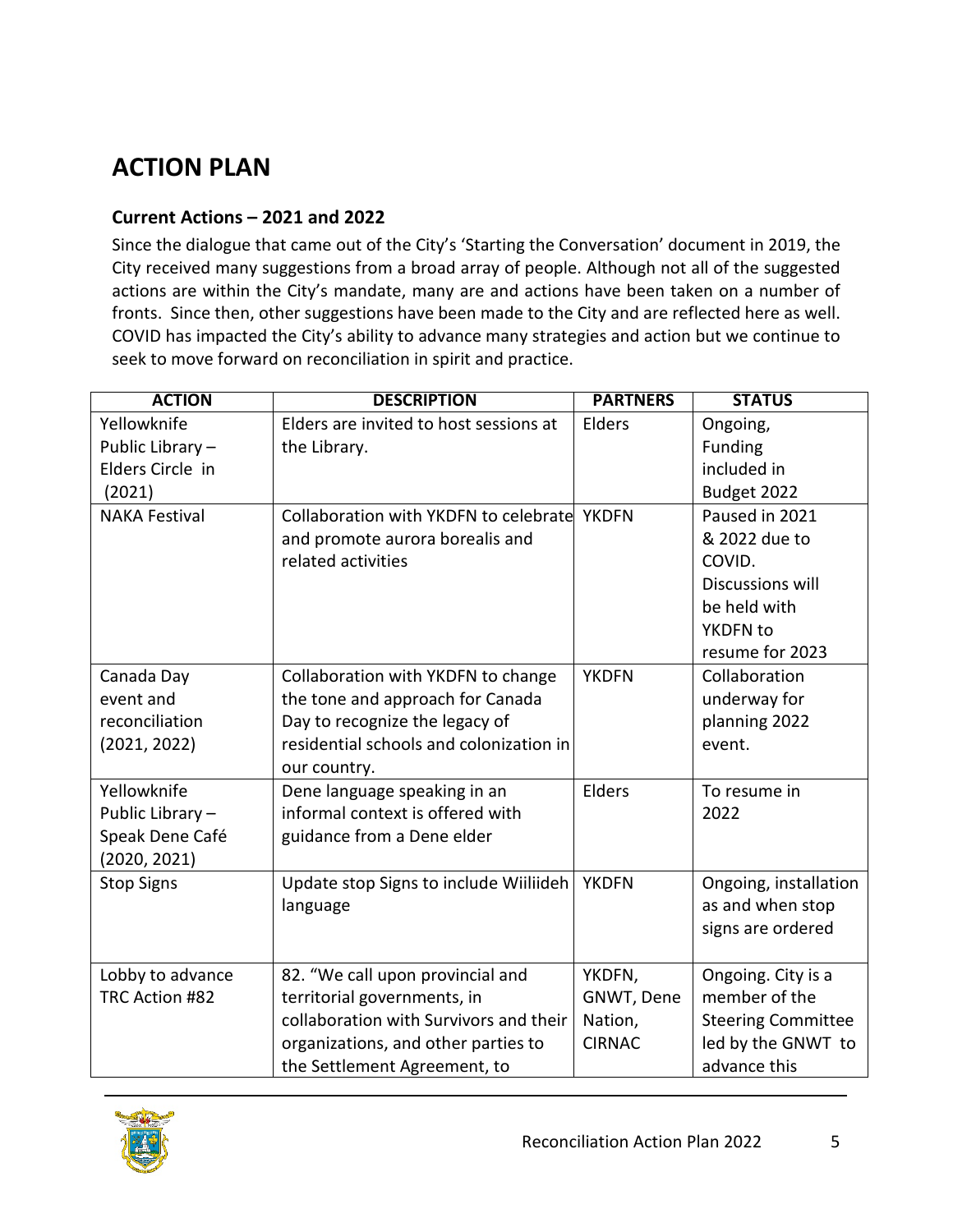| <b>ACTION</b>                                             | <b>DESCRIPTION</b>                                                                                                                                                                                                                                                                                                                                                                                                                                      | <b>PARTNERS</b>                  | <b>STATUS</b>                                                                                                                                                                                            |
|-----------------------------------------------------------|---------------------------------------------------------------------------------------------------------------------------------------------------------------------------------------------------------------------------------------------------------------------------------------------------------------------------------------------------------------------------------------------------------------------------------------------------------|----------------------------------|----------------------------------------------------------------------------------------------------------------------------------------------------------------------------------------------------------|
|                                                           | commission and install a publicly<br>accessible, highly visible, Residential<br>Schools Monument in each capital<br>city to honour Survivors and all the<br>children who were lost to their<br>families and communities."                                                                                                                                                                                                                               |                                  |                                                                                                                                                                                                          |
| Joint Economic<br><b>Development Strategy</b>             | City and YKDFN partinered in the<br><b>Community Economic Development</b><br>Initiative (CEDI)- co-hosted by CANDO<br>and FCM - as one of the lead co-horts<br>for indigenous-municipal joint<br>economic development                                                                                                                                                                                                                                   | YKDFN                            | YKDFN and City<br>'graduated' in 2021.<br>Joint Economic<br>Development Plan<br>was approved in<br>2021 and a joint<br>implementation plan<br>is being reviewed by<br>YKDFN and City<br>leaders in 2022. |
| <b>Indigenizing Space</b>                                 | Arbour - The City proposes to<br>build an arbour to indigenize<br>public space<br>Library $-$ acquisition of artwork<br>depicting historical residents of<br>Latham Island                                                                                                                                                                                                                                                                              | YKDFN,<br>Community<br>residents | Planning and project<br>development<br>included in Budget<br>2021, getting<br>underway in 2022.<br>Acquired in 2022.                                                                                     |
| Arctic Indigenous<br><b>Wellness Foundation</b><br>(AIWF) | <b>Extension of the MOU with the Arctic</b><br>Indigenous Wellness Foundation for<br>the purpose of providing interim<br>traditional Indigenous health services<br>(Council Motion #0128-18) as an<br>indication of UNDRIP principles<br>applying to land considerations.<br>The City supported AIWF in its work to<br>establish a healing camp by providing<br>the land for the camp through an<br>unprecedented, non-colonial process<br>and funding. | <b>AIWF</b>                      | Renewal of MOU in<br>2022, as per the<br>wishes of the AIWF.                                                                                                                                             |

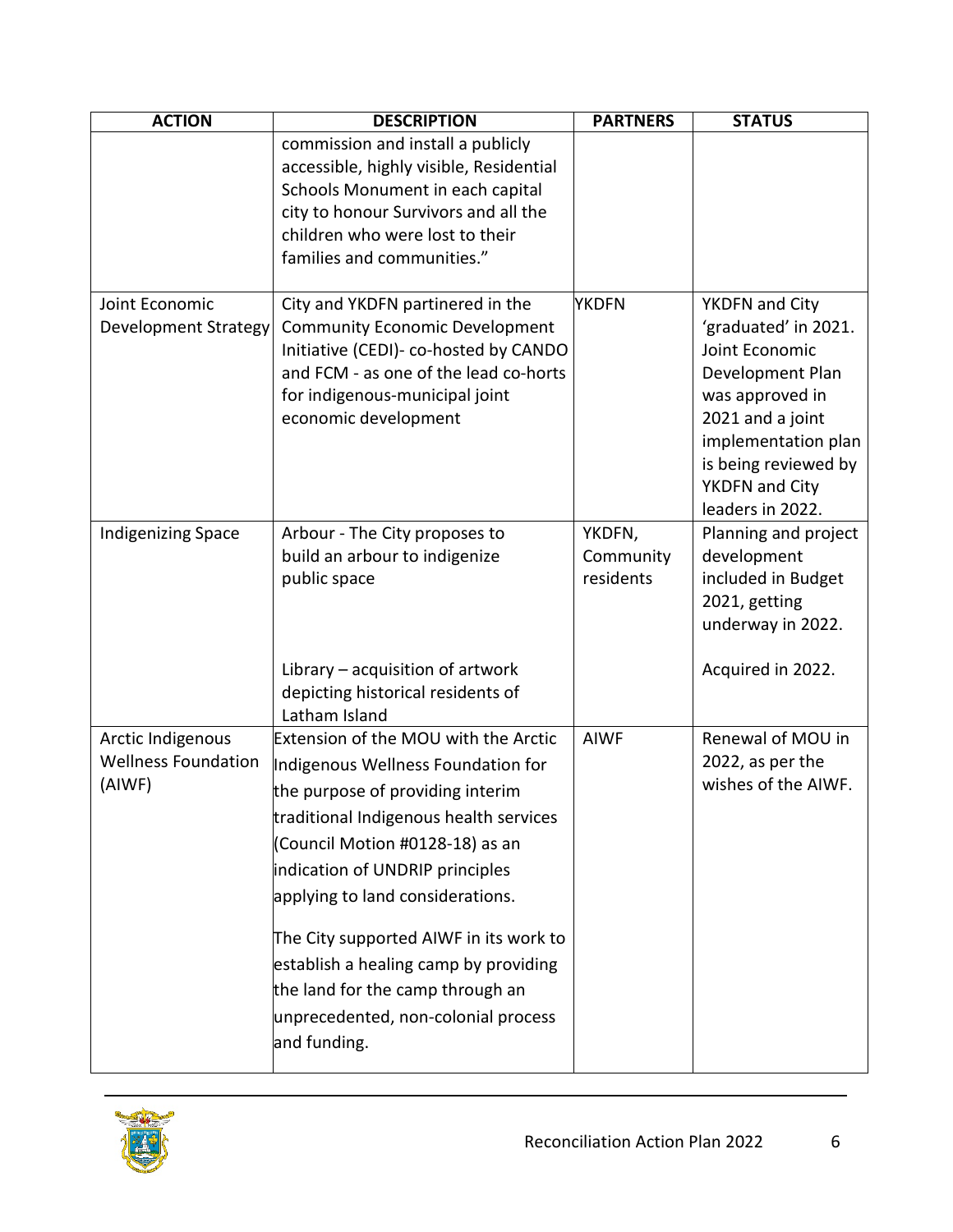| <b>ACTION</b>               | <b>DESCRIPTION</b>                        | <b>PARTNERS</b> | <b>STATUS</b>             |
|-----------------------------|-------------------------------------------|-----------------|---------------------------|
| Traditional on-the-         | Community Advisory Board on               | YKDFN; CAB      | YKDFN implemented         |
| land camps and              | Homelessness (CAB) recommended            |                 | a successful on-the-      |
| community hunt              | and Council approved allocating           |                 | land program in           |
| (2021)                      | federal Reaching Home one time            |                 | Spring 2021 with one      |
|                             | COVID funding for YKDFN led               |                 | time COVID funding        |
|                             | programming for on-the-land healing       |                 | provided through          |
|                             | camps and a community hunt to             |                 | CAB.                      |
|                             | provide traditional/country food for      |                 |                           |
|                             | Indigenous residents of the region        |                 |                           |
| Traditional                 | Seek to rename lakes and prominent        | <b>YKDFN</b>    | YKDFN and City have       |
| names for lakes/            | landmarks within Yellowknife's            |                 | begun this work.          |
| landmarks (2021)            | boundary using traditional Wiiliideh      |                 |                           |
|                             | names                                     |                 |                           |
| Recruitment                 | The City is seeking to attract more       |                 | <b>City HR Directives</b> |
| strategies                  | Indigenous persons to work at the         |                 | adopted in 2021;          |
|                             | City through its recruitment practices    |                 | Implementation            |
|                             | by prioritizing qualified Indigenous      |                 | underway                  |
|                             | candidates                                |                 |                           |
| Annual Priority for         | Council set "emphasis on                  |                 | Council Motion 0077-      |
| Municipal                   | incorporating reconciliation with         |                 | 21                        |
| Enforcement (2021)          | Indigenous peoples into public safety     |                 |                           |
|                             | and enforcement activities" as a key      |                 |                           |
|                             | priority                                  |                 |                           |
| <b>Recognition of YKDFN</b> | Motion from the Heritage Committee, YKDFN |                 | Collaboration with        |
| Peoples (2021)              | supported by Council, including a         |                 | YKDFN to get              |
|                             | backgrounder, plaque and translation      |                 | underway in 2022          |
|                             | of information into Wiiliideh dialect     |                 |                           |
| Indigenous Cultural         | The City has held annual residential      | GNWT;           | Resources are             |
| Safety Training for City    | school training that has been             | Private         | included in Budget        |
| staff                       | mandatory for all City staff since        | contractors     | $2022 - RFP$ to seek      |
|                             | 2015. Paused in 2020 due to COVID,        |                 | Indigenous cultural       |
|                             | options to expand the focus of            |                 | training for staff and    |
|                             | training to include colonization,         |                 | Council in progress       |
|                             | cultural respect/ safety are being        |                 |                           |
|                             | planned, including online and in          |                 |                           |
|                             | person opportunities                      |                 |                           |
|                             |                                           |                 |                           |

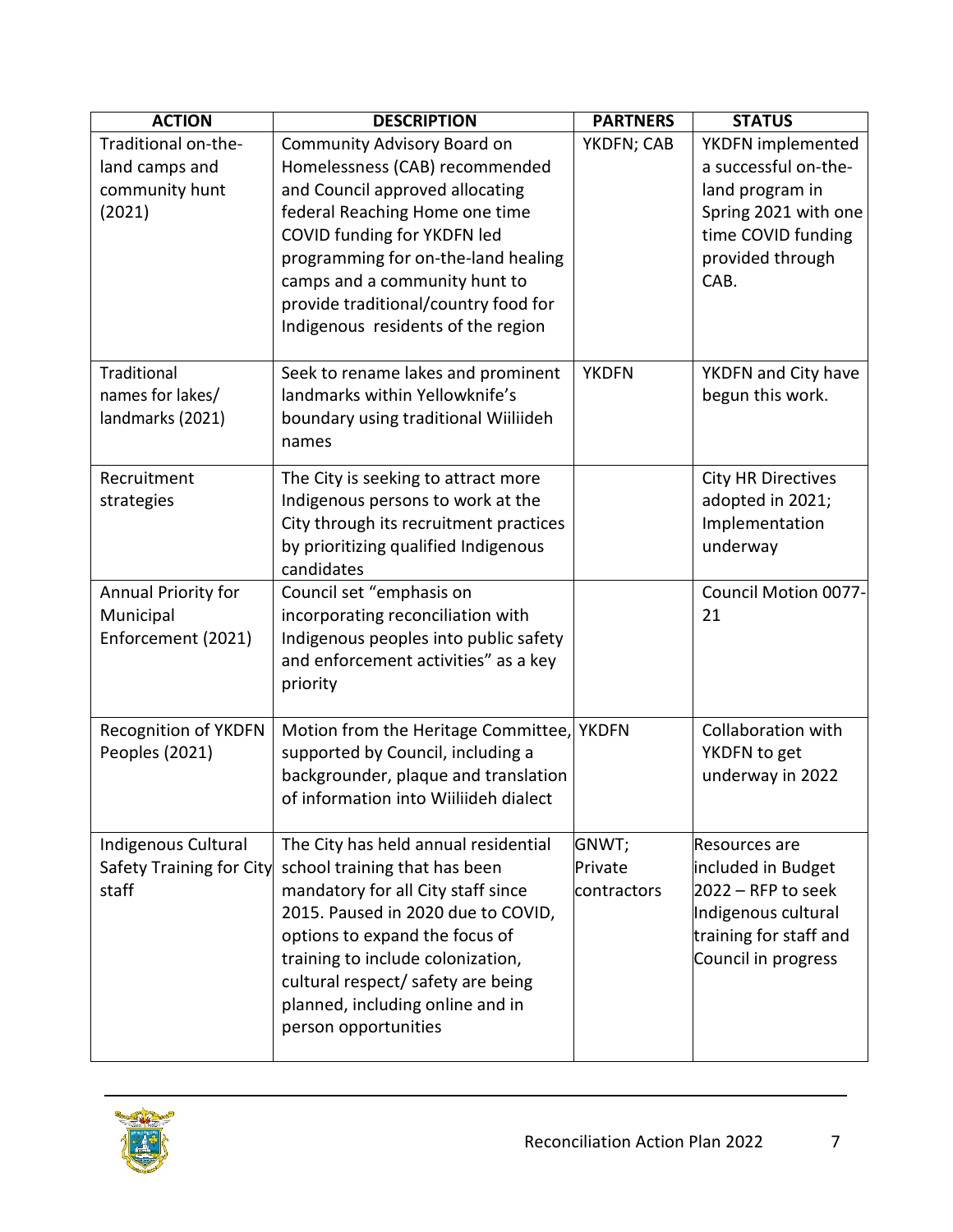| <b>ACTION</b>               | <b>DESCRIPTION</b>                         | <b>PARTNERS</b>       | <b>STATUS</b>        |
|-----------------------------|--------------------------------------------|-----------------------|----------------------|
| <b>Visitor Information</b>  | Incorporate YKDFN content on history YKDFN |                       | New VIC to open in   |
| Centre (VIC)                | and culture                                |                       | 2022                 |
|                             |                                            |                       |                      |
| <b>Aquatic Centre</b>       | Indigenous Engagement and                  | <b>Clark Builders</b> | Commencing in 2022   |
|                             | incorporation of design elements           |                       |                      |
|                             |                                            |                       |                      |
| <b>Reconciliation Round</b> | Host an event where the residents          |                       | Council motion 0063- |
| <b>Table 2022</b>           | can discuss what reconciliation looks      |                       | 21                   |
|                             | like in our community                      |                       |                      |

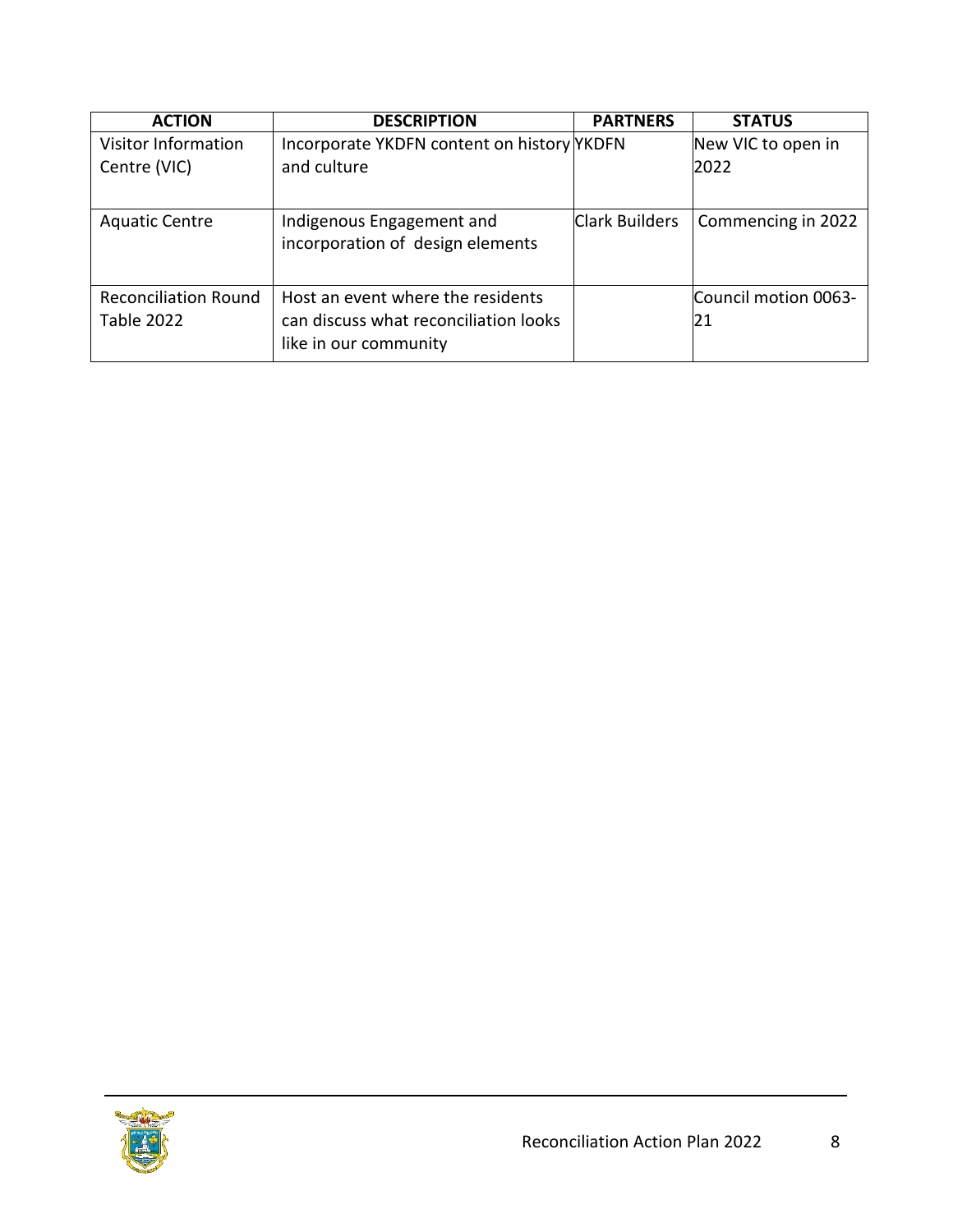# **Past and Ongoing Actions**

Over the years since the community of Yellowknife was established, the City has been evolving in our understanding of the culture, traditions and rights of Indigenous peoples whose traditional lands our community now inhabits. Historically, there have been many wrongs and more recently, a growing awareness of the importance of honouring, respecting and recognizing the rights of Indigenous peoples.

In the spirit of reconciliation, some actions that the City has undertaken include:

| <b>ACTION</b>               | <b>DESCRIPTION</b>                                                                                                                                                                                                                                                                                                                                                                                    | <b>STATUS</b> | <b>DETAIL</b>                                                                                                                                                         |
|-----------------------------|-------------------------------------------------------------------------------------------------------------------------------------------------------------------------------------------------------------------------------------------------------------------------------------------------------------------------------------------------------------------------------------------------------|---------------|-----------------------------------------------------------------------------------------------------------------------------------------------------------------------|
| Truth and<br>Reconciliation | Article 43: Adopt the United<br>Nations Declaration on the                                                                                                                                                                                                                                                                                                                                            | Completed     | Council Motion #0324-15                                                                                                                                               |
| Commission of               | <b>Rights of Indigenous Peoples</b>                                                                                                                                                                                                                                                                                                                                                                   |               |                                                                                                                                                                       |
| Canada Calls to             |                                                                                                                                                                                                                                                                                                                                                                                                       |               |                                                                                                                                                                       |
| Action 43, 47, 57,          | Article 47: The Mayor                                                                                                                                                                                                                                                                                                                                                                                 | Completed     | Letter sent to the Honourable Robert C.                                                                                                                               |
| 75, 76 and 77 -             | corresponds with the GWNT                                                                                                                                                                                                                                                                                                                                                                             |               | McLeod February 25, 2016 (DM#453424)                                                                                                                                  |
| <b>Council Motion</b>       | to ensure that any and all                                                                                                                                                                                                                                                                                                                                                                            |               |                                                                                                                                                                       |
| #0324-15 adopted            | laws that rely upon the                                                                                                                                                                                                                                                                                                                                                                               |               |                                                                                                                                                                       |
| October 26, 2015            | Doctrine of Discovery and                                                                                                                                                                                                                                                                                                                                                                             |               |                                                                                                                                                                       |
|                             | terra nullius are repudiated.                                                                                                                                                                                                                                                                                                                                                                         |               |                                                                                                                                                                       |
|                             | Article 57: That funding be<br>identified for the provision of<br>skill-based training for all City<br>staff to undergo that will<br>provide a learning experience<br>on the history of Aboriginal<br>peoples relating to residential<br>schools; UN Declaration on<br>the Rights of Indigenous<br>Peoples; Treaties and<br>Aboriginal Rights, Indigenous<br>Law; and, Aboriginal-Crown<br>relations. | Completed     | Budget 2016 - Council Motion #0316-16.<br>All City Staff completed training on the<br>History and Legacy of Residential Schools and<br>Colonization between 2017-2019 |
|                             | Articles 75, 76, and 77: The<br>Mayor correspond with the<br><b>GNWT and School Boards</b>                                                                                                                                                                                                                                                                                                            | Completed     | Letter sent to the Honourable Robert C.<br>McLeod February 25, 2016 (DM#453424)                                                                                       |
|                             | encouraging them to ensure<br>that they provide any and all<br>information pertaining to<br>identification,                                                                                                                                                                                                                                                                                           |               | Letter sent to Simon Taylor, Chair Yellowknife<br>Catholic Schools February 25, 2016 (DM#<br>453430)                                                                  |

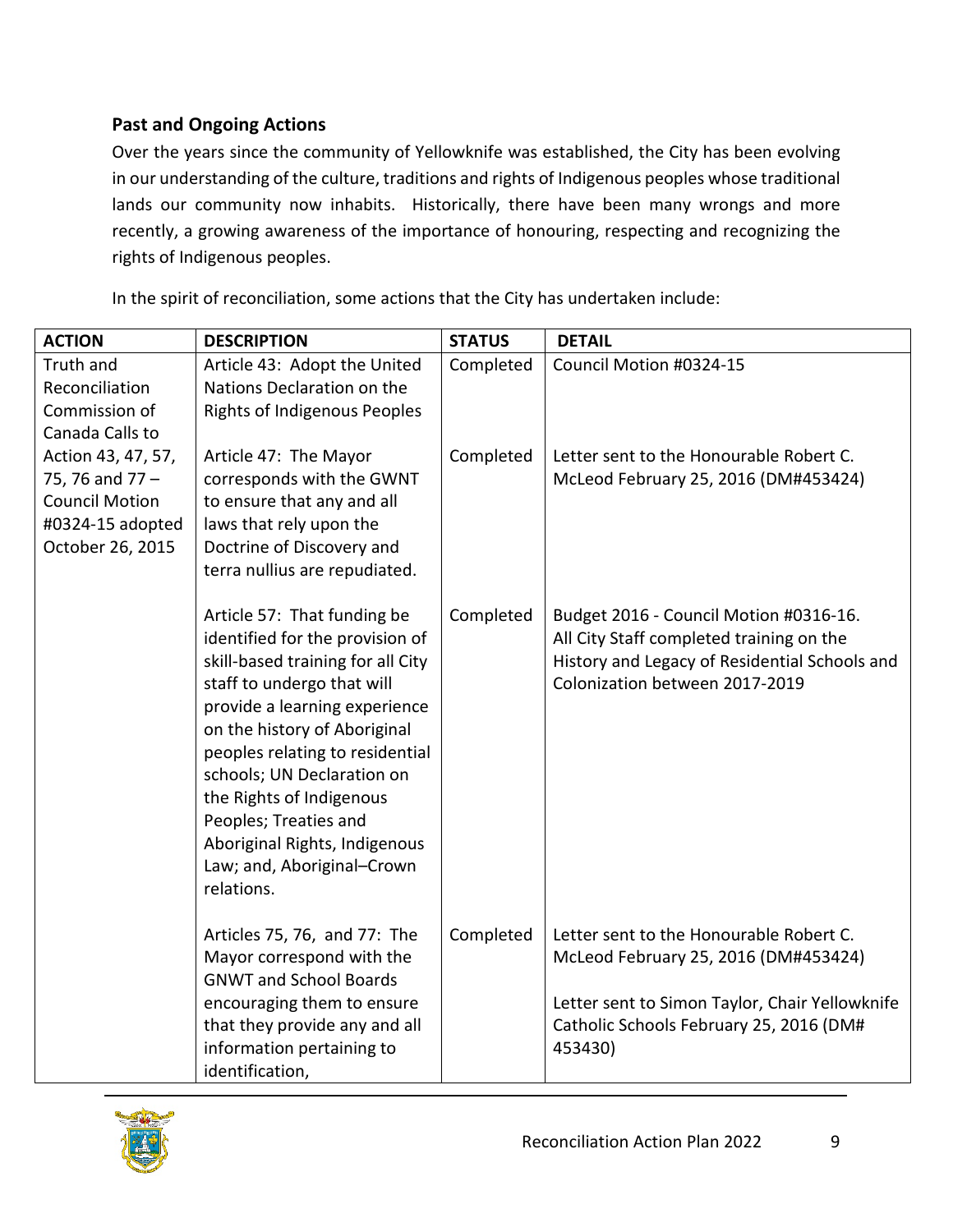| <b>ACTION</b>                           | <b>DESCRIPTION</b>                                                                                                                                                                                                                                                          | <b>STATUS</b> | <b>DETAIL</b>                                                                                                                                                                                                                                                                                                                                                                                                                                        |
|-----------------------------------------|-----------------------------------------------------------------------------------------------------------------------------------------------------------------------------------------------------------------------------------------------------------------------------|---------------|------------------------------------------------------------------------------------------------------------------------------------------------------------------------------------------------------------------------------------------------------------------------------------------------------------------------------------------------------------------------------------------------------------------------------------------------------|
|                                         | documentation,<br>maintenance,<br>commemoration, and<br>protection of residential<br>school cemeteries/sites<br>where residential school<br>children are buried, and for<br>them to provide all known<br>records to the National<br>Centre for Truth and<br>Reconciliation. |               | Letter sent to John Stephenson, Chair YK<br>Education District No. 1 February 25, 2016<br>(DM #453428)                                                                                                                                                                                                                                                                                                                                               |
| Meeting protocols<br>updated            | Meetings commence with an<br>acknowledgement that the<br>City is on the shared<br>traditional lands of the<br>Yellowknives Dene First<br>Nation (YKDFN), and<br>recognition of the North Slave<br>Metis Alliance (NSMA)                                                     | Completed     | Acknowledgement:<br>The City of Yellowknife acknowledges that we<br>are located in Chief Drygeese territory. From<br>time immemorial, it has been the traditional<br>land of the Yellowknives Dene First Nation.<br>We respect the histories, languages, and<br>cultures of all other Indigenous Peoples<br>including the North Slave Métis, and all First<br>Nations, Métis, and Inuit whose presence<br>continues to enrich our vibrant community. |
| Memorandum of<br>Understanding<br>(MOU) | The City and the YKDFN<br>entered into a MOU in 2002.<br>The MOU was revised and<br>executed in 2019.                                                                                                                                                                       | Completed     | MOU signed by both YKDFN and City on<br>December 5, 2019 (Council Motion #0060-<br>$20$ ).<br>https://www.yellowknife.ca/en/city-<br>government/resources/Indigenous-<br>Relations/MEMORANDUM-OF-<br>UNDERSTANDING-BETWEEN-CITY-AND-<br>YELLOWKNIVES-DENE-FIRST-NATION-<br>REDUCED-PDFA.pdf                                                                                                                                                          |
| Joint Council<br>Meetings               | <b>Regular Joint Council</b><br>meetings between the<br>elected leaders of YKDFN and<br>the City started in the 1990's<br>and continue to the present<br>day                                                                                                                | Ongoing       | Chiefs and Mayor meet regularly; schedule<br>annual meetings with GNWT.                                                                                                                                                                                                                                                                                                                                                                              |

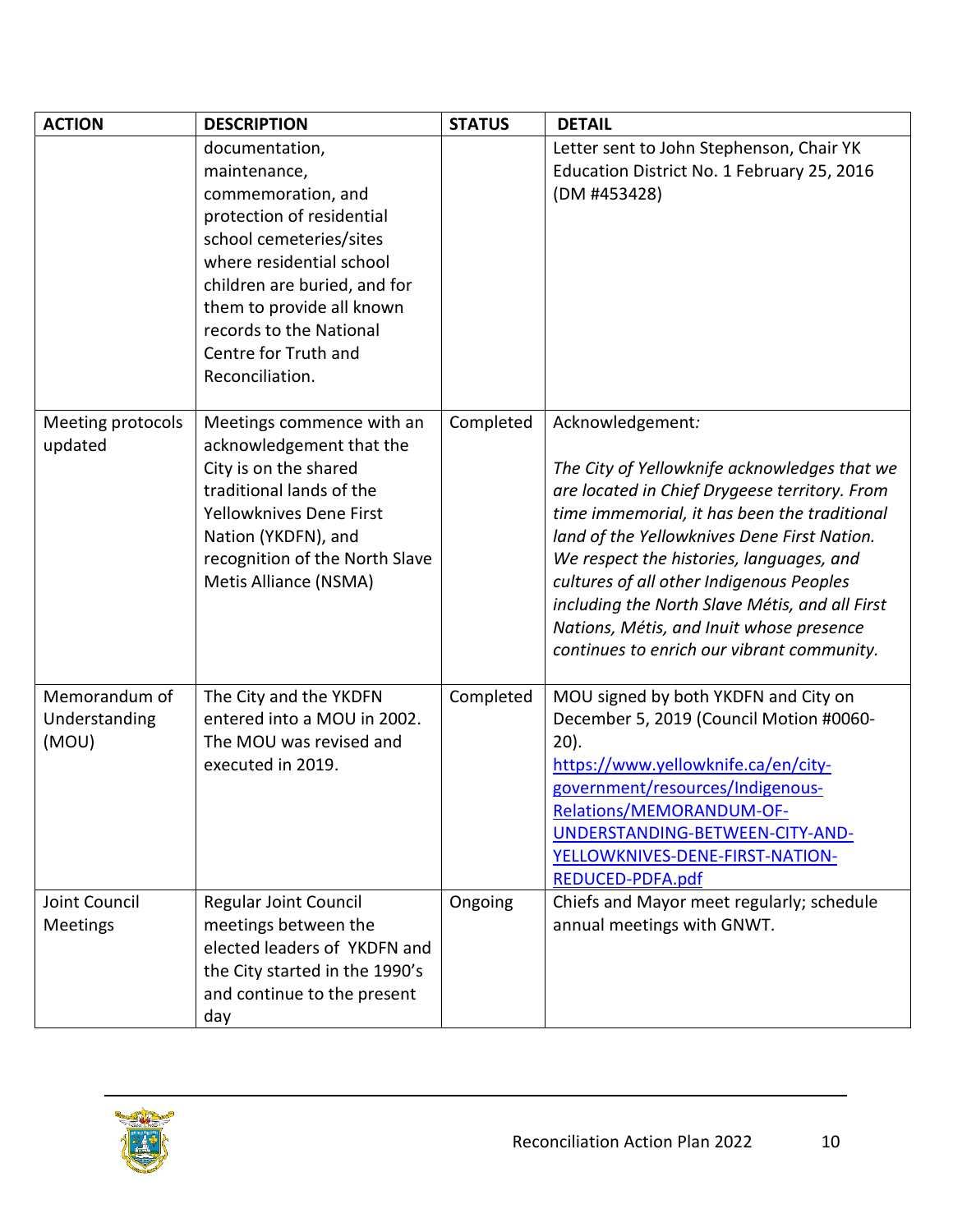| <b>ACTION</b>                                      | <b>DESCRIPTION</b>                                                                                                                                                                                                    | <b>STATUS</b>       | <b>DETAIL</b>                                                                                                                                                                                                                                                                                                                                                                                                                                                               |
|----------------------------------------------------|-----------------------------------------------------------------------------------------------------------------------------------------------------------------------------------------------------------------------|---------------------|-----------------------------------------------------------------------------------------------------------------------------------------------------------------------------------------------------------------------------------------------------------------------------------------------------------------------------------------------------------------------------------------------------------------------------------------------------------------------------|
| <b>YKDFN Flag</b>                                  | The YKDFN flag flies next to<br>the Canadian, NWT and City<br>of Yellowknife flag in front of<br>City Hall year round.                                                                                                | Completed           | Flags and Proclamations Policy adopted on<br>January 11, 2021 (Council Motion #0005-21)<br>- YKDFN flag is displayed permanently.                                                                                                                                                                                                                                                                                                                                           |
| Urban Hide<br><b>Tanning Camp</b>                  | The City has support the<br>Urban Hide Tanning Camp in<br>downtown Yellowknife<br>financially and through use of<br>outdoor City space since its<br>inception 3 years ago.                                            | 2017,<br>2018, 2019 | Council Motion #0163-17<br>Council Motion #0302-18                                                                                                                                                                                                                                                                                                                                                                                                                          |
| Arctic Indigenous<br>Wellness<br>Foundation (AIWF) | The City supported AIWF in<br>its work to establish a healing<br>camp by providing the land<br>for the camp through an<br>unprecedented, non-colonial<br>process and funding.                                         | Completed           | October 15, 2019 Council approved \$50,000<br>to extend hours of healing camp and<br>transportation to camp (Council<br>Motion#0219-19)<br>April 30, 2018 Council directed SAO to enter<br>into a Memorandum of Understanding with<br>the Arctic Indigenous Wellness Foundation<br>for the purpose of providing interim<br>traditional Indigenous health services<br>(Council Motion #0128-18) as an indication of<br>UNDRIP principles applying to land<br>considerations. |
| Intercultural<br>Heritage and<br>Placemaking Plan  | The development of the<br>Intercultural Heritage &<br>Placemaking Plan was a<br>collaboration between<br>(YKDFN and the City in order<br>to reflect the indigenous<br>history and cultural values in<br>the community | Ongoing             | On September 10, 2018 Council<br>accepted for information, the Intercultural<br>Heritage and Placemaking Plan and approved<br>the expenditure of \$45,000 from the Heritage<br>Committee Reserve Fund for the<br>implementation of the Intercultural Heritage<br>and Placemaking Plan. (Council Motion<br>#0301-18)<br>On April 14, 2020 Council directed<br>Administration to implement the Intercultural<br>Heritage and Placemaking Plan (Council<br>Motion #0060-20)    |

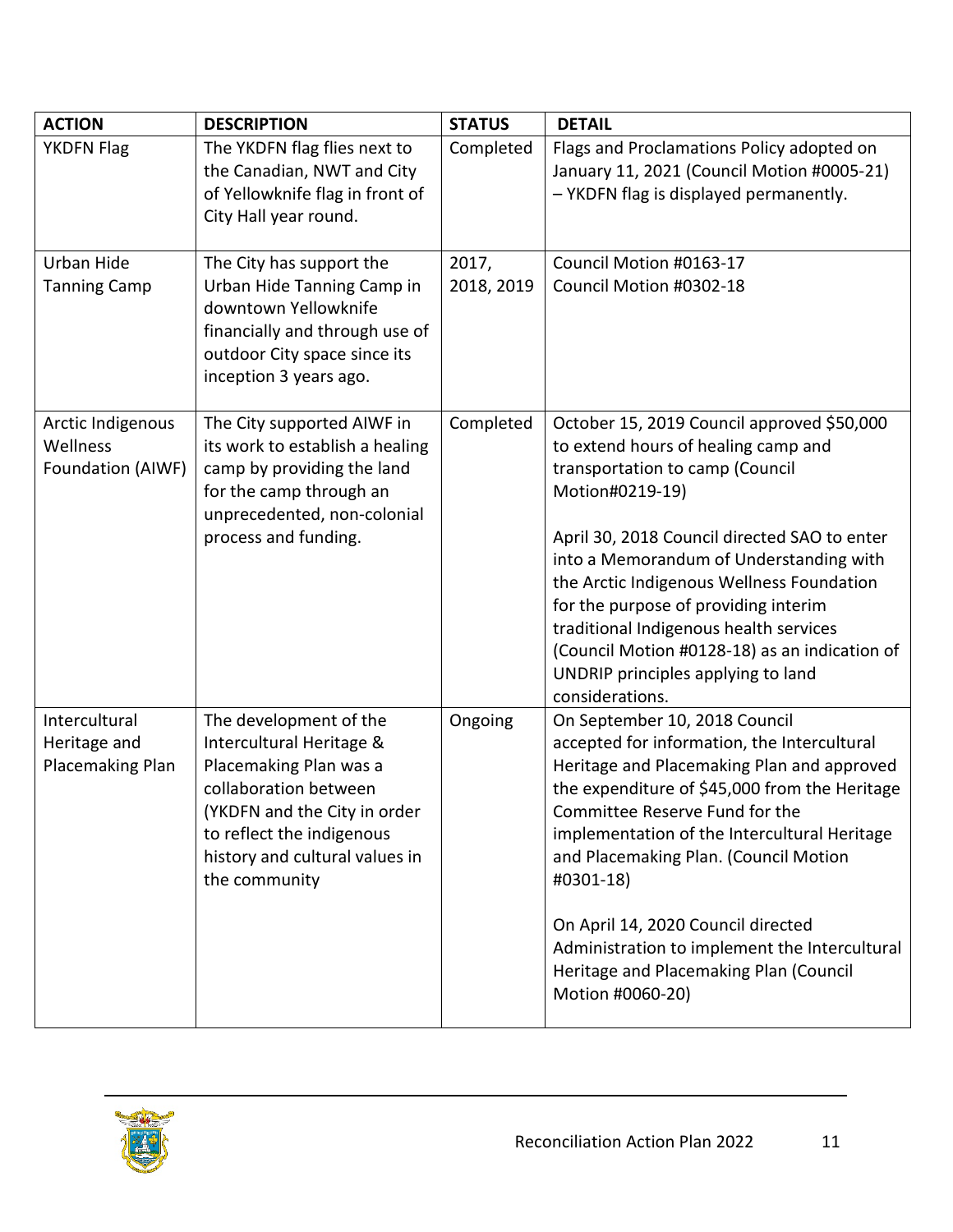| <b>ACTION</b> | <b>DESCRIPTION</b>                                                                                                                                                                                                                 | <b>STATUS</b> | <b>DETAIL</b>                                                                                                                                                                                                        |
|---------------|------------------------------------------------------------------------------------------------------------------------------------------------------------------------------------------------------------------------------------|---------------|----------------------------------------------------------------------------------------------------------------------------------------------------------------------------------------------------------------------|
| YKDFN-City    | Selected as a partnership                                                                                                                                                                                                          | Ongoing       | On July 22, 2019 Council passed a resolution                                                                                                                                                                         |
| collaboration | under the First Nations-                                                                                                                                                                                                           |               | confirming participation in CEDI (Council                                                                                                                                                                            |
|               | <b>Municipal Community</b>                                                                                                                                                                                                         |               | Motion #0178-19)                                                                                                                                                                                                     |
|               | <b>Economic Development</b>                                                                                                                                                                                                        |               |                                                                                                                                                                                                                      |
|               | Initiative (CEDI) to advance                                                                                                                                                                                                       |               |                                                                                                                                                                                                                      |
|               | areas of shared interest                                                                                                                                                                                                           |               |                                                                                                                                                                                                                      |
|               | Working, together with the<br>North Slave Metis Alliance, to<br>secure funding for the<br>submarine water pipeline<br>which brings water from<br>upstream of Giant Mine to<br>the City's water treatment<br>plant which serves all |               | Letters of Support provided from YKDFN and<br>NSMA were integral to the City accessing<br>funding under the Government of Canada's<br>Disaster Mitigation and Adaptation Fund for<br>the water pipeline replacement. |
|               | Successfully obtaining<br>funding under Climate<br>Change Preparedness in the<br>North (CCPN) to work to<br>protect Dettah/Ndilo and<br>Yellowknife from wildfires                                                                 |               | Joint collaboration on firesmarting between<br>City and YKDFN.                                                                                                                                                       |
|               | YKDFN's Chief Executive<br>Officer and the City<br>Administrator have regular<br>meetings to work on issues of<br>common interest                                                                                                  |               | Monthly meetings take place.                                                                                                                                                                                         |
|               | Actively working to reaffirm,<br>align and support respective<br>lands interests as the<br>Akaitcho negotiations<br>towards Agreement-in-<br>Principle proceed                                                                     |               | City supports YKDFN interim land withdrawal<br>interests.                                                                                                                                                            |
|               | YKDFN representatives are<br>key participants on a number<br>of City Committees, including<br>the Community Advisory<br>Board (CAB) on                                                                                             |               |                                                                                                                                                                                                                      |

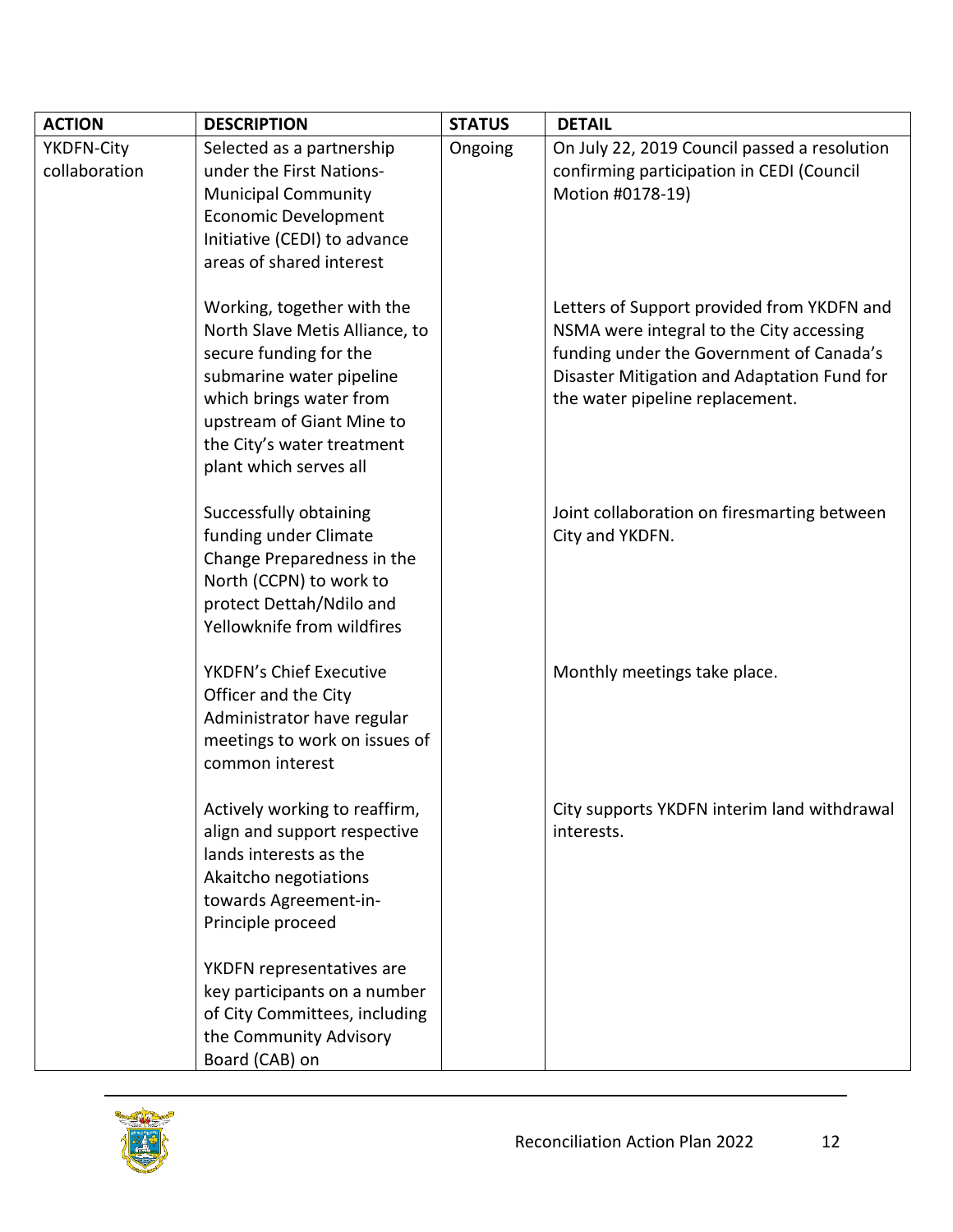| <b>ACTION</b>                          | <b>DESCRIPTION</b>                                                                                                                                                                                                                                                                                                                                                                                                                                                                                          | <b>STATUS</b> | <b>DETAIL</b>                                                                                                                                  |
|----------------------------------------|-------------------------------------------------------------------------------------------------------------------------------------------------------------------------------------------------------------------------------------------------------------------------------------------------------------------------------------------------------------------------------------------------------------------------------------------------------------------------------------------------------------|---------------|------------------------------------------------------------------------------------------------------------------------------------------------|
|                                        | Homelessness, the Heritage<br>Committee, the<br><b>Homelessness Commission</b><br>and the Capital Area<br>Committee                                                                                                                                                                                                                                                                                                                                                                                         |               |                                                                                                                                                |
| Community<br><b>Boundary Revision</b>  | The community boundary<br>impacting the City and YKDFN<br>is one part of the AIP process.<br>The YKDFN has identified that<br>for the purposes of<br>community growth and land<br>development they are<br>requesting that the<br>community boundary<br>between the City of<br>Yellowknife and Dettah/Ndilo<br>be adjusted. The City of<br>Yellowknife has been working<br>in partnership with YKDFN to<br>support long term growth for<br>YKDFN while concurrently<br>projecting Yellowknife land<br>needs. | Ongoing       | On July 22, 2019 Council resolved to apply to<br>the GNWT for a community boundary<br>revision jointly with YKDFN (Council Motion<br>#0177-19) |
| Indigenous<br><b>Relations Advisor</b> | City received funding through<br><b>Urban Programming for</b><br>Indigenous Persons (UPIP) to<br>hire a term Indigenous<br>Relations Advisor to facilitate<br>the development of a<br><b>Reconciliation Action Plan</b><br>across all City departments                                                                                                                                                                                                                                                      | Completed     | Indigenous Relations Advisor was hired for 18<br>month term in 2018.                                                                           |
| North Slave Metis<br>Alliance (NSMA)   | Regular meetings take place<br>between the City and the<br>leadership of the NSMA.                                                                                                                                                                                                                                                                                                                                                                                                                          | Ongoing       | Meetings take place and work will soon<br>commence on an MOU between the City and<br>NSMA.                                                     |
| Sports and<br>Recreation               | City has worked in<br>partnership with the<br>Aboriginal Sports Circle of the                                                                                                                                                                                                                                                                                                                                                                                                                               | Ongoing       | Ongoing efforts to seek instructors and<br>facilitators for Indigenous programming and<br>events                                               |

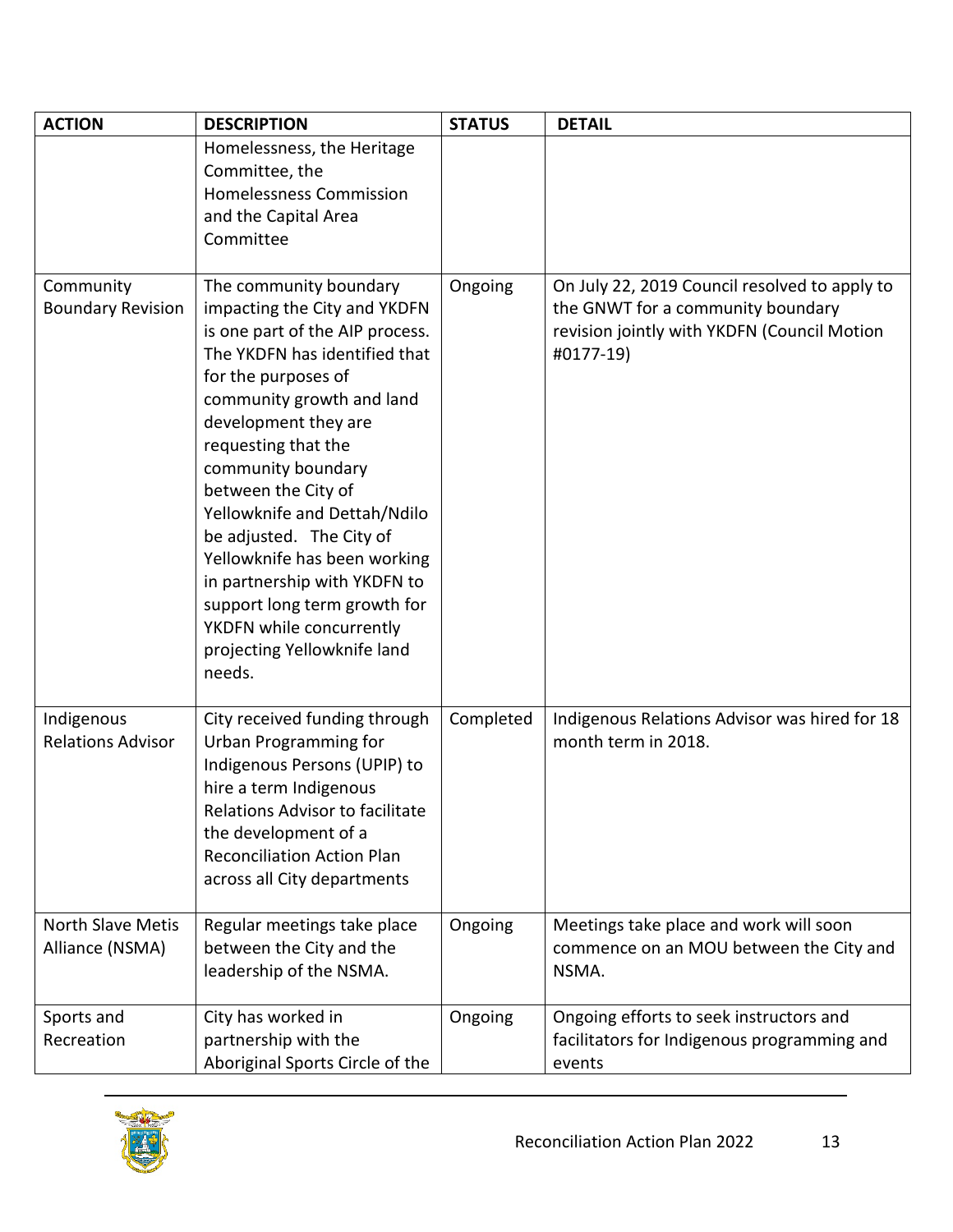| <b>ACTION</b>            | <b>DESCRIPTION</b>                                          | <b>STATUS</b> | <b>DETAIL</b>                                                                                    |
|--------------------------|-------------------------------------------------------------|---------------|--------------------------------------------------------------------------------------------------|
|                          | Western Arctic to host                                      |               |                                                                                                  |
|                          | <b>Traditional Games Nights at</b>                          |               |                                                                                                  |
|                          | the Multiplex                                               |               |                                                                                                  |
|                          | Indigenous programming                                      |               |                                                                                                  |
|                          | such as Naturally Dene                                      |               |                                                                                                  |
|                          | Workshops, has been                                         |               |                                                                                                  |
|                          | included in recreational                                    |               |                                                                                                  |
|                          | programming                                                 |               |                                                                                                  |
| Street & Park            | Outreach to YKDFN, NSMA                                     | Ongoing       | Letter to William Enge, President, NSMA                                                          |
| Naming                   | and the Dene Nation to seek<br>their suggestions for street |               | dated June 6, 2019 (DM#563307)                                                                   |
|                          | and park names that honour                                  |               | Letter to YKDFN dated June 6, 2019                                                               |
|                          | Indigenous citizens within the                              |               | (DM#563309)                                                                                      |
|                          | City                                                        |               |                                                                                                  |
|                          |                                                             |               | Letter to Chief Norman Yekeleya, Dene                                                            |
|                          |                                                             |               | Nation, dated June 3, 2019 (DM#563308)                                                           |
| <b>Traditional Names</b> | Outreach to YKDFN to                                        |               | Letter to YKDFN Chiefs dated November 26,                                                        |
| for Lakes within         | collaborate on using                                        |               | 2020 (DM#631336) - City and YKDFN                                                                |
| Yellowknife's            | traditional names for lakes                                 |               | Administrations are working together on this                                                     |
| boundary<br>Indigenizing | Proposing that an arbour be                                 |               | Letters to YKDFN Chiefs January and April                                                        |
| <b>Outdoor Space</b>     | built within Yellowknife -                                  |               | 2021 (DM#638576 and DM#645926)                                                                   |
|                          | planning funds included in                                  |               | proposing collaboration                                                                          |
|                          | Budget 2021                                                 |               |                                                                                                  |
| <b>Street Signs</b>      | Include Wiiliideh language on                               | Ongoing       | 40 bilingual stop signs erected in 2020;                                                         |
|                          | Stop signs                                                  |               | ongoing as and when stop signs are                                                               |
|                          |                                                             |               | ordered/replaced.                                                                                |
| City email               | Standardized email signatures                               | Ongoing       | (Council Motion #0060-20)                                                                        |
| signatures               |                                                             |               | City staff email signatures are standardized to<br>include: I acknowledge that I reside and work |
|                          |                                                             |               | in Chief Drygeese territory.                                                                     |
| "Strong People;          | Support - $\frac{1}{2}$ and in kind - to                    | Mahalia       | Project completed in 2021, 7 new murals in                                                       |
| Strong                   | mural project where NWT                                     | Newmark,      | Yellowknife, 2 on City owned buildings                                                           |
| Communities"             | artists work with youth to                                  | Kalina        |                                                                                                  |
| (2021)                   | create 5 murals. For                                        | Newmark       |                                                                                                  |
|                          | permanent installation                                      | and team      |                                                                                                  |
| Traditional on-the-      | around YK<br><b>Community Advisory Board</b>                | CAB;          | YKDFN implemented a successful on the land                                                       |
| land camps and           | on Homelessness (CAB)                                       | <b>YKDFN</b>  | program in Spring 2021                                                                           |
|                          | recommended and Council                                     |               |                                                                                                  |

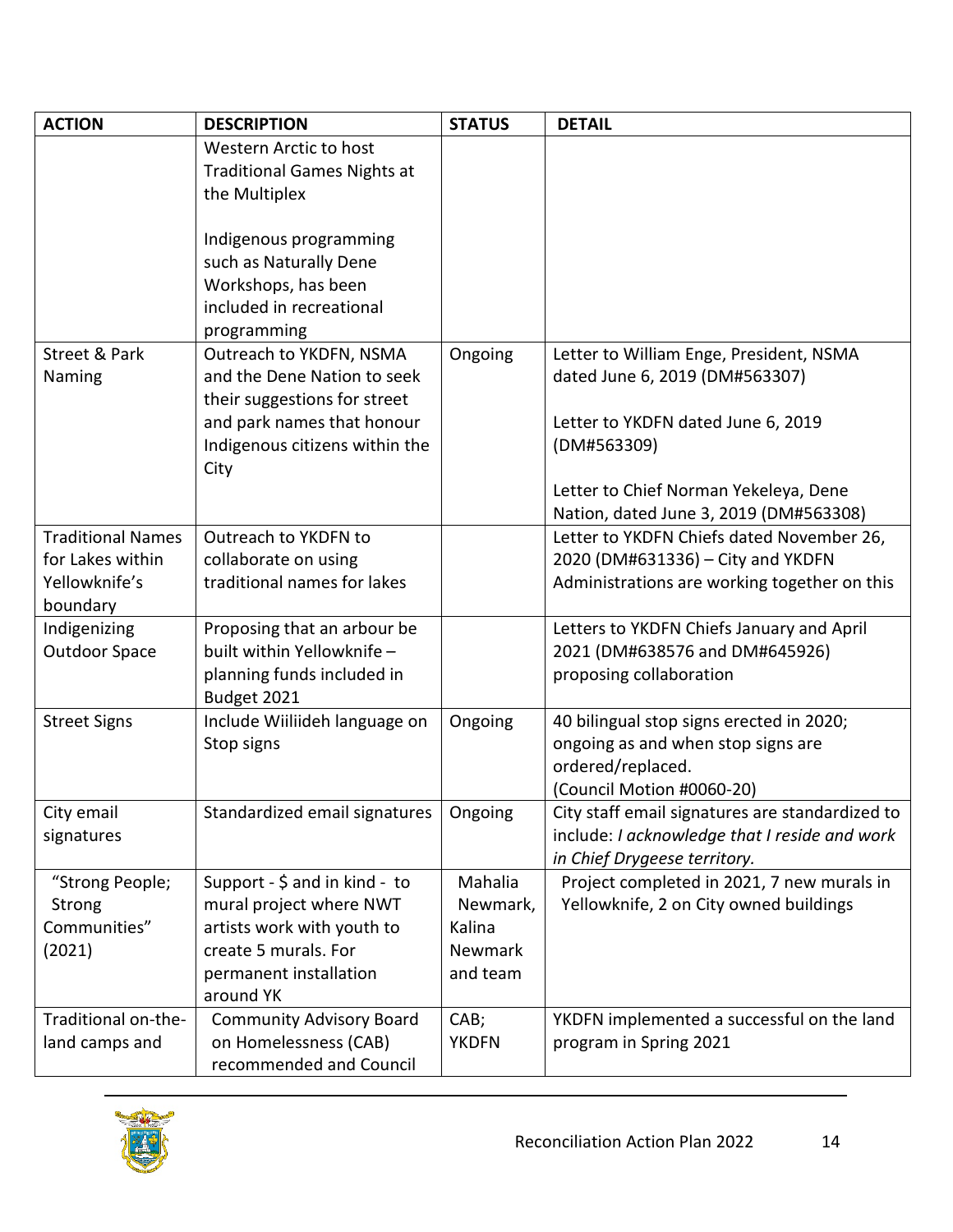| <b>ACTION</b>  | <b>DESCRIPTION</b>             | <b>STATUS</b> | <b>DETAIL</b> |
|----------------|--------------------------------|---------------|---------------|
| community hunt | approved allocating federal    |               |               |
| (2021)         | Reaching Home one time         |               |               |
|                | <b>COVID funding for YKDFN</b> |               |               |
|                | led programming for on-        |               |               |
|                | the-land healing camps and     |               |               |
|                | a community hunt to            |               |               |
|                | provide traditional/country    |               |               |
|                | food for Indigenous            |               |               |
|                | residents of the region        |               |               |
|                |                                |               |               |